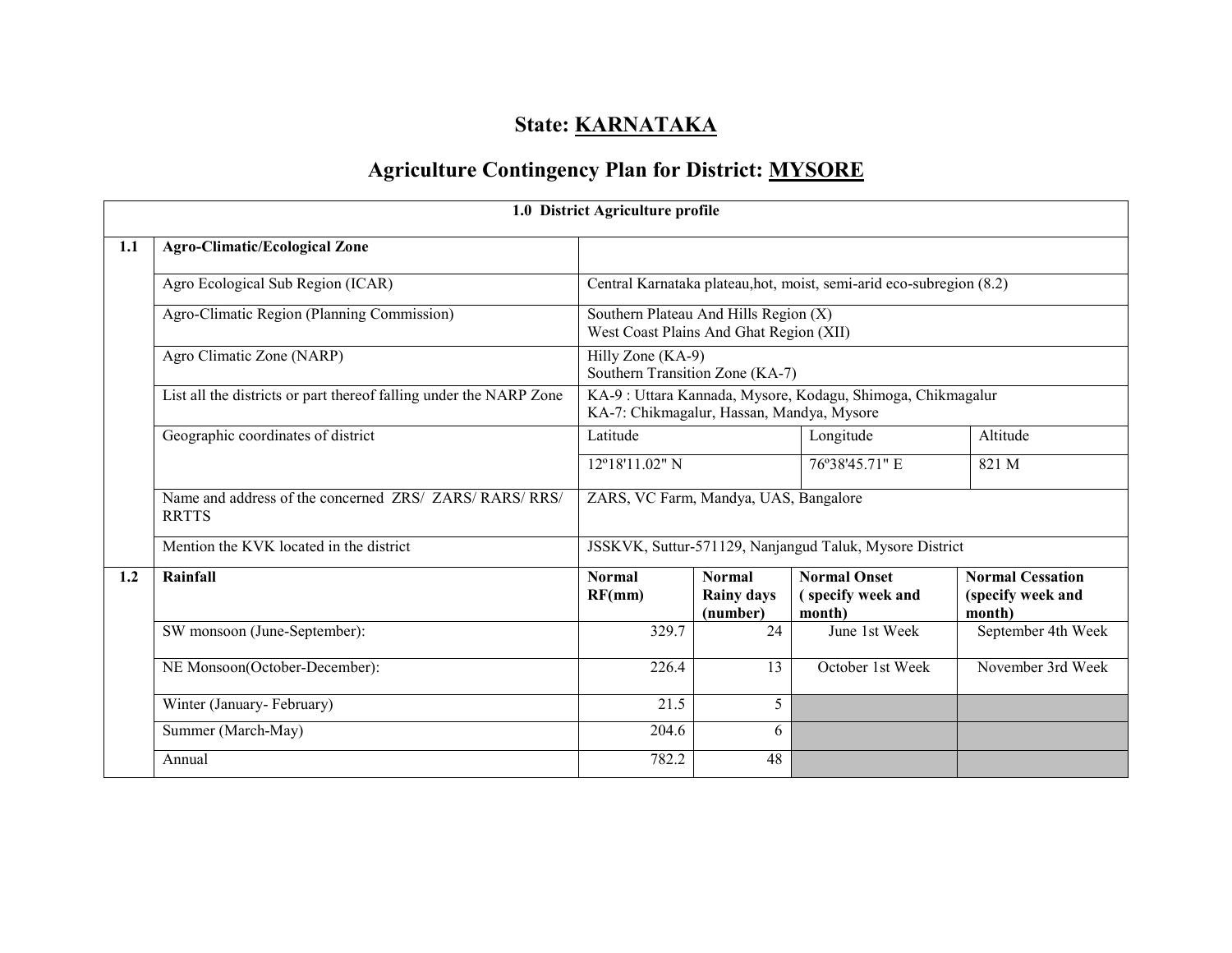| 1.3 | Land use<br>pattern of the<br>district (latest<br>statistics) | Geographical<br>area | Forest<br>area | Land under<br>non-<br>agricultural<br>use | Permanent<br><b>Pastures</b> | Cultivable<br>wasteland | Land under<br>Misc. tree<br>crops and<br>groves | <b>Barren</b> and<br>uncultivable<br>land | Current<br>fallows | Other<br>fallows |
|-----|---------------------------------------------------------------|----------------------|----------------|-------------------------------------------|------------------------------|-------------------------|-------------------------------------------------|-------------------------------------------|--------------------|------------------|
|     | Area $('000 ha)$                                              | 676                  | 62             | 67                                        | 55                           | 21                      |                                                 | 45                                        | 35                 |                  |
|     |                                                               |                      |                |                                           |                              |                         |                                                 |                                           |                    |                  |

| <b>Maior Soils</b>                        | Area $('000 ha)$   | Percent (%) of total geographical area |
|-------------------------------------------|--------------------|----------------------------------------|
| (common names like shallow red soils etc) |                    |                                        |
| Red Sandy Loam soils                      | Data not available |                                        |
| Deep red and loamy soils                  |                    |                                        |
| Red and Shallow soils                     |                    |                                        |
| <b>Black Soils</b>                        |                    |                                        |

| 1.5 | <b>Agricultural land use</b> | Area ('000 ha) | Cropping intensity % |
|-----|------------------------------|----------------|----------------------|
|     | Net sown area                | 341.3          | 170                  |
|     | Area sown more than once     | 238.4          |                      |
|     | Gross cropped area           | 579.7          |                      |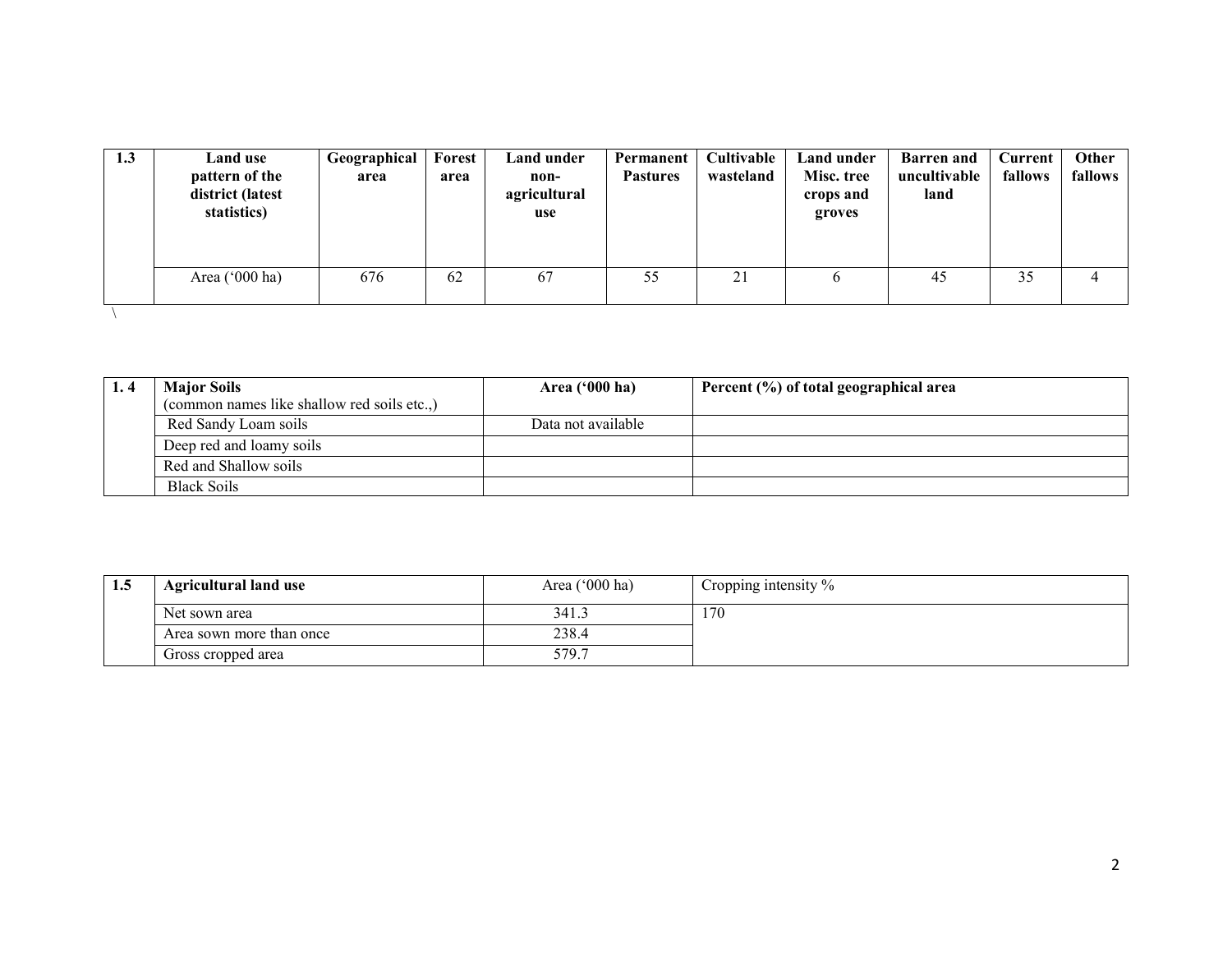| <b>Irrigation</b>                                                                                          |                                                      | Area ('000 ha)                                                            |                                       |  |  |  |
|------------------------------------------------------------------------------------------------------------|------------------------------------------------------|---------------------------------------------------------------------------|---------------------------------------|--|--|--|
| Net irrigated area                                                                                         |                                                      | 159.1                                                                     |                                       |  |  |  |
| Gross irrigated area                                                                                       |                                                      |                                                                           |                                       |  |  |  |
| Rainfed area                                                                                               | 182.2                                                |                                                                           |                                       |  |  |  |
| <b>Sources of Irrigation</b>                                                                               | <b>Number</b>                                        | Area ('000 ha)                                                            | Percentage of total<br>irrigated area |  |  |  |
| Canals                                                                                                     |                                                      | 108.7                                                                     |                                       |  |  |  |
| Tanks                                                                                                      | 648                                                  | 22.48                                                                     | 13.05                                 |  |  |  |
| Open wells                                                                                                 | 14,022                                               | 24.11                                                                     | 14.00                                 |  |  |  |
| Bore wells                                                                                                 |                                                      |                                                                           |                                       |  |  |  |
| Lift irrigation                                                                                            | $\blacksquare$                                       | 0.1                                                                       | $\blacksquare$                        |  |  |  |
| Micro-irrigation                                                                                           | $\overline{\phantom{a}}$                             |                                                                           |                                       |  |  |  |
| Other sources                                                                                              |                                                      |                                                                           |                                       |  |  |  |
| <b>Total Irrigated Area</b>                                                                                | $\overline{a}$                                       | 159.1                                                                     |                                       |  |  |  |
| Pump sets                                                                                                  |                                                      |                                                                           |                                       |  |  |  |
| No. of Tractors                                                                                            | $\blacksquare$                                       |                                                                           |                                       |  |  |  |
| Groundwater availability and use* (Data<br>source: State/Central Ground water<br><b>Department /Board)</b> | No. of blocks/Tehsils                                | $(\%)$ area                                                               |                                       |  |  |  |
| Over exploited                                                                                             | 6 taluks                                             | H D Kote (12%), T N Pura(32%), Hunsur(27%), K R Nagar(3%),<br>Mysore(73%) |                                       |  |  |  |
| Critical                                                                                                   | One taluk                                            | T N Pura                                                                  |                                       |  |  |  |
| Semi-critical                                                                                              | 3 taluk                                              | H D Kote, $(19\%)$ T N Pura $(18\%)$ and Nanjangud $(3\%)$                |                                       |  |  |  |
| Safe                                                                                                       | One taluk                                            | Periyapatna                                                               |                                       |  |  |  |
| Wastewater availability and use                                                                            | $\sim$                                               | $\sim$ $\sim$                                                             |                                       |  |  |  |
| Ground water quality                                                                                       | Suitable for all purposes in major parts of district |                                                                           |                                       |  |  |  |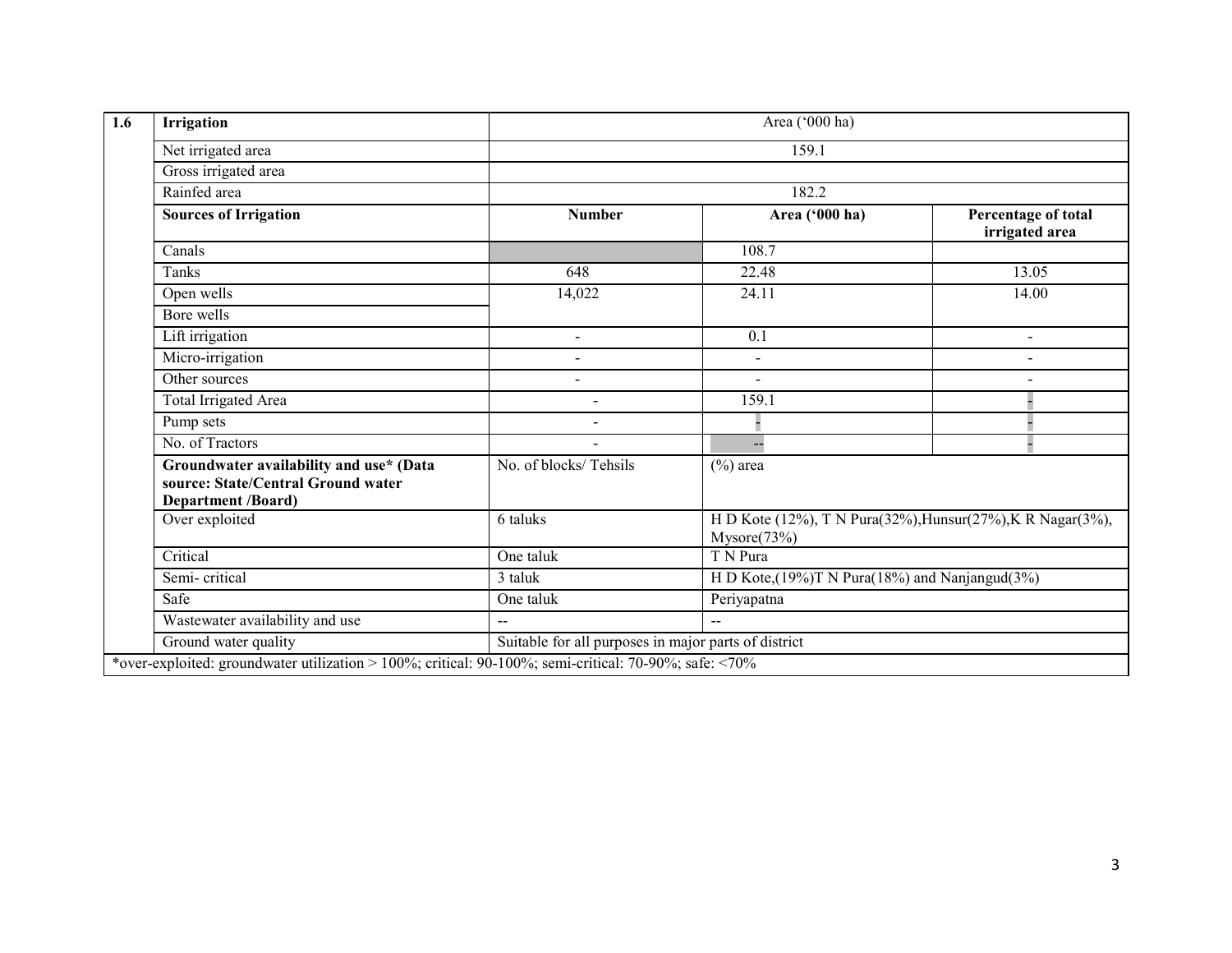#### 1.7 Area under major field crops & horticulture etc. (2008-09)

| <b>Major Field Crops</b>                      |                   |               |                  |                | Area ('000 ha)    |                   |  |
|-----------------------------------------------|-------------------|---------------|------------------|----------------|-------------------|-------------------|--|
| cultivated                                    |                   | <b>Kharif</b> | Rabi             |                | <b>Summer</b>     | <b>Total</b>      |  |
|                                               | <b>Irrigated</b>  | Rainfed       | <b>Irrigated</b> | Rainfed        |                   |                   |  |
| Paddy                                         | 120.0             | $\mathbf{r}$  | $\blacksquare$   | $\blacksquare$ | $\blacksquare$    | 120.0             |  |
| Ragi                                          | 10                | 60.0          | $\blacksquare$   | $\blacksquare$ | 0.9               | $\overline{70.9}$ |  |
| Maize                                         |                   | 28.0          | $\sim$           | $\blacksquare$ | $\blacksquare$    | 28.0              |  |
| Pulses                                        |                   | 119.0         | $\blacksquare$   | $\blacksquare$ | $\omega$          | 119.0             |  |
| Cotton                                        |                   | 52.4          | $\overline{a}$   | $\blacksquare$ | $\blacksquare$    | 52.4              |  |
| Horticulture crops - Fruits                   |                   |               |                  |                | <b>Total area</b> |                   |  |
| Mango                                         |                   |               |                  |                | $\overline{4.9}$  |                   |  |
| Sapota                                        |                   |               |                  |                |                   |                   |  |
| Banana                                        |                   |               |                  |                |                   |                   |  |
| Horticultural crops -<br><b>Vegetables</b>    | <b>Total area</b> |               |                  |                |                   |                   |  |
| Tomato                                        | 6.0               |               |                  |                |                   |                   |  |
| Chilli                                        |                   |               |                  |                |                   |                   |  |
| <b>Brinjal</b>                                |                   |               |                  |                |                   |                   |  |
| <b>Medicinal and Aromatic</b><br>crops/spices |                   |               |                  |                | <b>Total area</b> |                   |  |
| Ginger                                        |                   |               |                  |                | $\overline{1.9}$  |                   |  |
| Turmeric                                      |                   |               |                  |                |                   |                   |  |
| <b>Plantation crops</b>                       |                   |               |                  |                | <b>Total area</b> |                   |  |
| $\overline{\text{C}$ oconut                   |                   |               |                  |                | 14.2              |                   |  |
| <b>Fodder crops</b>                           |                   |               |                  |                | <b>Total area</b> |                   |  |
| Improved grasses (Napier,<br>Para)            |                   |               |                  |                | 2.1               |                   |  |
| Fodder Jowar (Local)                          |                   |               |                  |                |                   |                   |  |
| Native grasses                                |                   |               |                  |                |                   |                   |  |
| Horsegram                                     |                   |               |                  |                |                   |                   |  |
| Total fodder crop area                        |                   |               |                  |                | $\overline{2.1}$  |                   |  |
| <b>Grazing land</b>                           |                   |               |                  |                | 5.5               |                   |  |
| Sericulture etc                               |                   |               |                  |                | 2.4               |                   |  |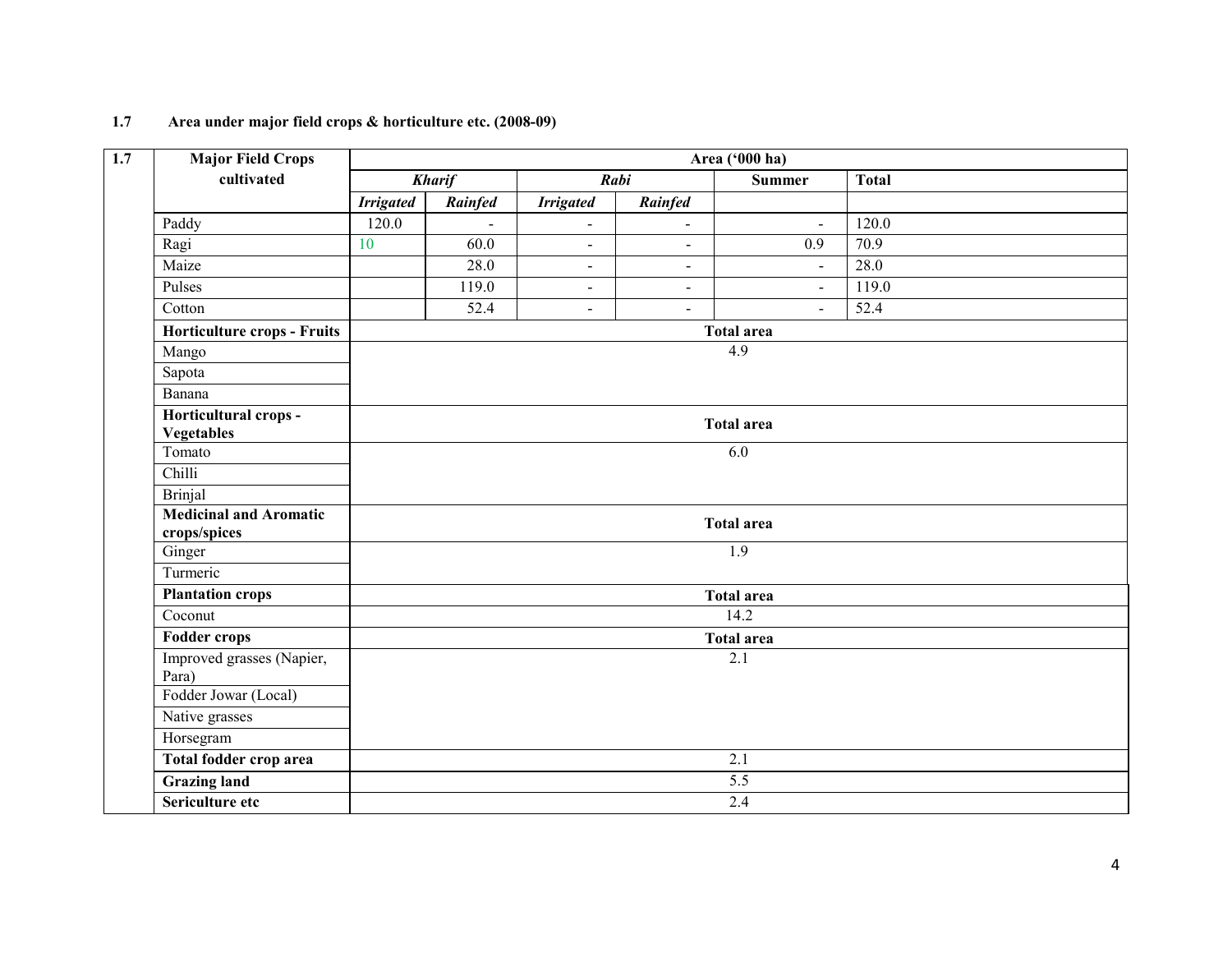| $\overline{1.8}$ | Livestock (2007-08)                                                                                                |  | <b>Male ('000)</b>               |                        | Female ('000)      |                           |                               | <b>Total ('000)</b>     |
|------------------|--------------------------------------------------------------------------------------------------------------------|--|----------------------------------|------------------------|--------------------|---------------------------|-------------------------------|-------------------------|
|                  | Non descriptive Cattle (local low yielding)                                                                        |  | 204.9                            |                        | 266.5              |                           |                               | 471.4                   |
|                  | Crossbred cattle                                                                                                   |  | 17.2                             |                        | 128.0              |                           | 145.2                         |                         |
|                  | Non descriptive Buffaloes (local low yielding)                                                                     |  | 5.7                              |                        | 60.4               |                           |                               | 66.1                    |
|                  | <b>Graded Buffaloes</b>                                                                                            |  |                                  |                        |                    |                           |                               |                         |
|                  | Goat                                                                                                               |  |                                  |                        |                    |                           |                               | 196.9                   |
|                  | Sheep                                                                                                              |  |                                  |                        |                    |                           |                               | 257.0                   |
|                  | Others (Camel, Pig, Yak etc.)                                                                                      |  |                                  |                        |                    |                           |                               | 3.18                    |
|                  | Commercial dairy farms (Number)                                                                                    |  |                                  |                        |                    |                           |                               |                         |
| 1.9              | <b>Poultry</b>                                                                                                     |  | No. of farms                     |                        |                    | Total No. of birds ('000) |                               |                         |
|                  | Commercial                                                                                                         |  | 120                              |                        |                    | 3194.2                    |                               |                         |
| 1.10             | Fisheries (Data source: Chief Planning Officer)                                                                    |  |                                  |                        |                    |                           |                               |                         |
|                  | A. Capture                                                                                                         |  |                                  |                        |                    |                           |                               |                         |
|                  | i) Marine (Data Source: Fisheries Department)                                                                      |  | No. of fishermen<br><b>Boats</b> |                        |                    |                           | <b>Nets</b><br><b>Storage</b> |                         |
|                  |                                                                                                                    |  |                                  | Mechanized             |                    | Mechanized                | Non-                          | facilities              |
|                  |                                                                                                                    |  |                                  |                        | Non-<br>mechanized | (Trawl nets,              | mechanized                    | (Ice plants             |
|                  |                                                                                                                    |  |                                  |                        |                    | Gill nets)                | (Shore)                       | etc.)                   |
|                  |                                                                                                                    |  |                                  |                        |                    |                           | Seines,                       |                         |
|                  |                                                                                                                    |  |                                  |                        |                    |                           | Stake &                       |                         |
|                  |                                                                                                                    |  |                                  |                        |                    |                           | trap nets)                    |                         |
|                  |                                                                                                                    |  |                                  |                        |                    |                           |                               | 7 ice plants            |
|                  |                                                                                                                    |  |                                  |                        |                    |                           |                               | with<br>capacity of     |
|                  |                                                                                                                    |  |                                  |                        |                    |                           |                               | 48.40t                  |
|                  |                                                                                                                    |  | No. Farmer owned ponds           |                        |                    | <b>No. of Reservoirs</b>  | No. of village tanks          |                         |
|                  | ii) Inland (Data Source: Fisheries Department)                                                                     |  |                                  |                        |                    |                           |                               |                         |
|                  |                                                                                                                    |  |                                  |                        | $\overline{3}$     |                           | 979                           |                         |
|                  | <b>B.</b> Culture                                                                                                  |  |                                  |                        |                    |                           |                               |                         |
|                  |                                                                                                                    |  |                                  | Water Spread Area (ha) |                    | Yield (t/ha)              |                               | <b>Production ('000</b> |
|                  |                                                                                                                    |  |                                  |                        |                    |                           |                               | tons)                   |
|                  |                                                                                                                    |  | $\overline{a}$                   |                        |                    | $\blacksquare$            |                               |                         |
|                  | i) Brackish water (Data Source: MPEDA/Fisheries Department)<br>ii) Fresh water (Data Source: Fisheries Department) |  | 17.6                             |                        |                    |                           |                               | 7.0                     |
|                  | <b>Others</b>                                                                                                      |  |                                  |                        |                    |                           |                               |                         |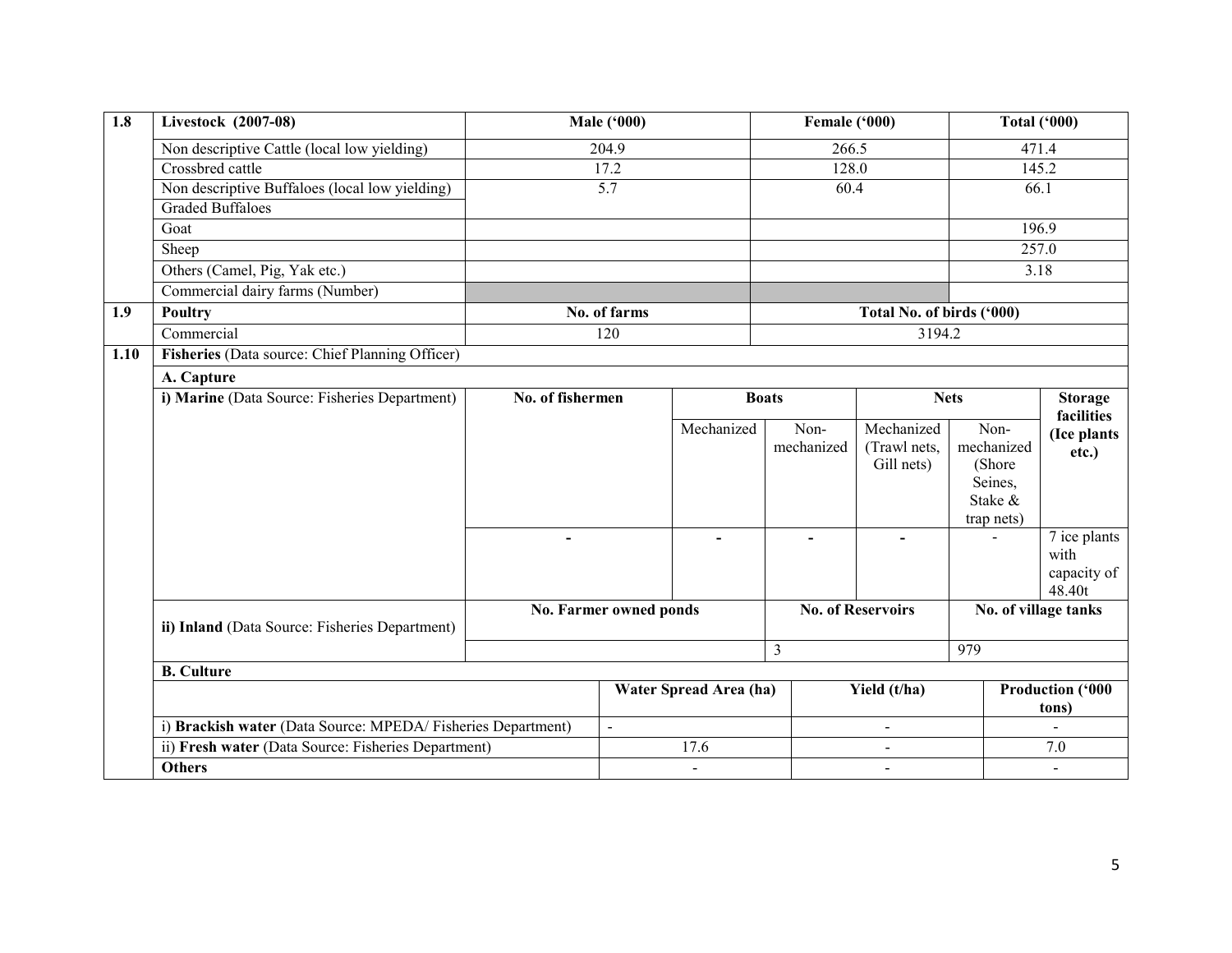#### **1.11** Production and Productivity of major crops (Average of last 5 years: 2004, 05, 06, 07, 08)

| 1.11 | Name of           |                       | Kharif                                                                    |                          | Rabi                     |                          | <b>Summer</b>           |                       | <b>Total</b>                        | Crop                                    |
|------|-------------------|-----------------------|---------------------------------------------------------------------------|--------------------------|--------------------------|--------------------------|-------------------------|-----------------------|-------------------------------------|-----------------------------------------|
|      | crop              | Production<br>(000 t) | Productivity<br>(kg/ha)                                                   | Production<br>(000 t)    | Productivity<br>(kg/ha)  | Production<br>(000 t)    | Productivity<br>(kg/ha) | Production<br>(000 t) | Productivity<br>(kg/ha)             | resid<br>ue as<br>fodde<br>$\mathbf{r}$ |
|      |                   |                       |                                                                           |                          |                          |                          |                         |                       |                                     | (000)<br>tons)                          |
|      |                   |                       | Major Field crops (Crops to be identified based on total acreage)         |                          |                          |                          |                         |                       |                                     |                                         |
|      | Paddy             | 475.9                 | 4380                                                                      | $\blacksquare$           | $\blacksquare$           | 84.1                     | 4624                    | 560                   | 4502                                | $\overline{a}$                          |
|      | Ragi              | 104.0                 | 1620                                                                      | 15.7                     | 797                      | 3.8                      | 1676                    | 133.6                 | 1256                                | $\blacksquare$                          |
|      | Maize             | 103.4                 | 4078                                                                      | 8.6                      | 3170                     | 5.0                      | 1548                    | 117.1                 | 3624                                | $\overline{\phantom{a}}$                |
|      | Pulses            | $\overline{55.2}$     | 464                                                                       | $\overline{\phantom{0}}$ | $\overline{\phantom{a}}$ | $\blacksquare$           | $\blacksquare$          | 55.2                  | 464                                 |                                         |
|      | Cotton            | 50.4                  | $164$ (lint)                                                              | $\blacksquare$           | $\blacksquare$           | $\blacksquare$           | $\overline{a}$          | 50.4                  | $164$ (lint)                        | $\mathbb{L}^2$                          |
|      |                   |                       | Major Horticultural crops (Crops to be identified based on total acreage) |                          |                          |                          |                         |                       |                                     |                                         |
|      | Tomato            | 57.3                  | 19559                                                                     | $\blacksquare$           | $\blacksquare$           | $\sim$                   | $\blacksquare$          | 57.3                  | 19559                               | $\blacksquare$                          |
|      | Banana            | 44.5                  | 12988                                                                     | $\blacksquare$           | $\blacksquare$           | $\sim$                   | $\blacksquare$          | 44.5                  | 12988                               |                                         |
|      | Chilli<br>(dry)   | 2.5                   | 2456                                                                      | ÷                        | $\blacksquare$           | $\overline{\phantom{a}}$ | $\blacksquare$          | 2.5                   | 2456                                | ÷,                                      |
|      | Turmeric<br>(dry) | 14.1                  | 1319                                                                      | $\blacksquare$           | $\blacksquare$           | $\blacksquare$           | $\blacksquare$          | 14.1                  | 1319                                | $\blacksquare$                          |
|      | Coconut           | 49.3                  | 2698                                                                      | $\blacksquare$           | $\blacksquare$           | $\blacksquare$           | $\overline{a}$          | 49.3                  | 46.94<br>nuts/palm<br>$\sqrt{year}$ |                                         |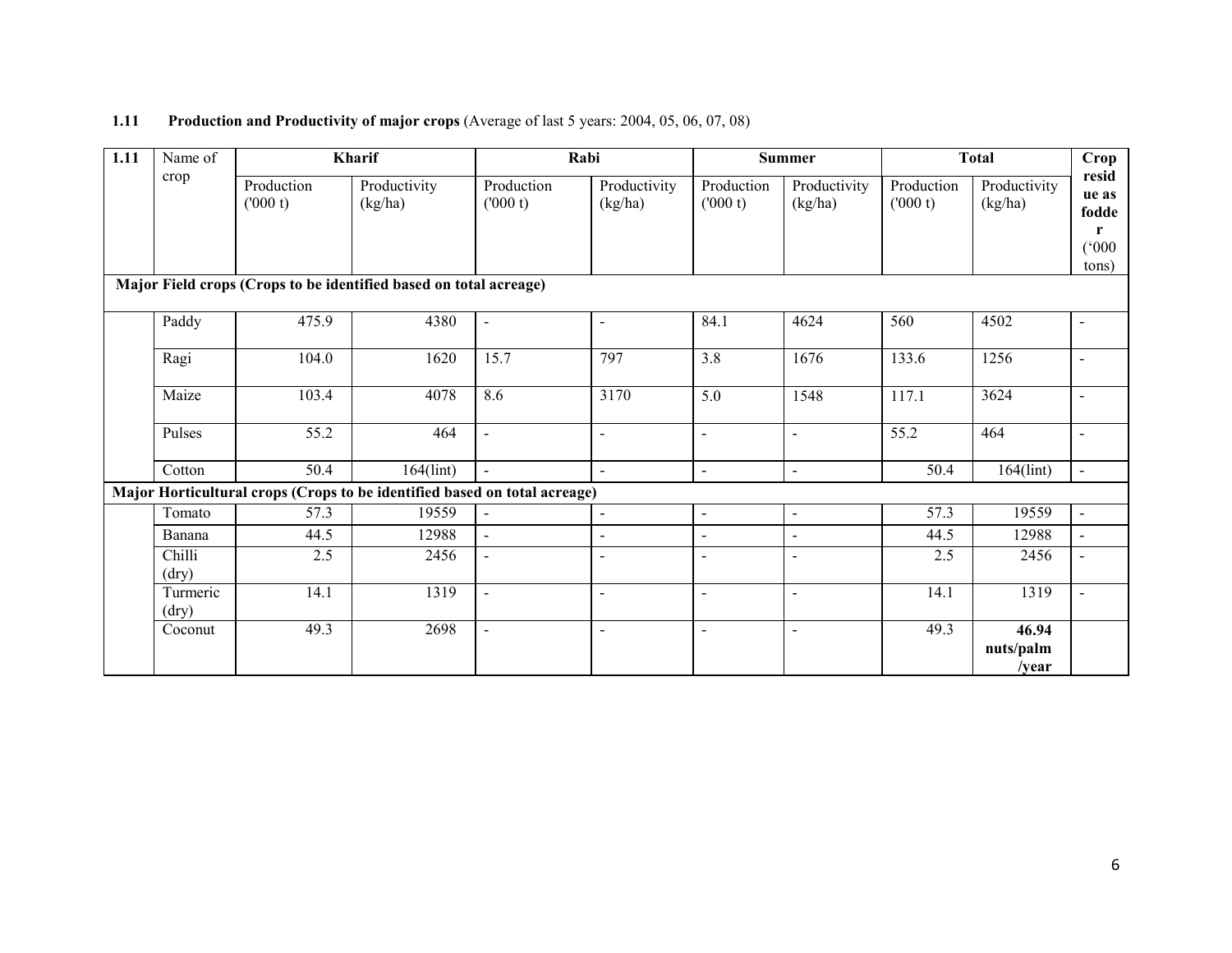| 1.12 | Sowing window for 5      | Paddy            | Ragi                                             | <b>Maize</b>                  | <b>Pulses</b>                      | Cotton                        |
|------|--------------------------|------------------|--------------------------------------------------|-------------------------------|------------------------------------|-------------------------------|
|      | major field crops        |                  |                                                  |                               |                                    |                               |
|      | (start and end of normal |                  |                                                  |                               |                                    |                               |
|      | sowing period)           |                  |                                                  |                               |                                    |                               |
|      | Kharif-Rainfed           |                  | May $3^{\text{rd}}$ week – July $4^{\text{th}}$  | May $4^{\text{th}}$ week-June | April $2^{nd}$ week -June $2^{nd}$ | April $2^{nd}$ – May $2^{nd}$ |
|      |                          |                  | week                                             | $4th$ week                    | week                               | week                          |
|      | Kharif-Irrigated         | July 3rd<br>week | July 3 <sup>rd</sup> week - July 4 <sup>th</sup> |                               |                                    |                               |
|      |                          |                  | week                                             |                               |                                    |                               |
|      | Rabi-Rainfed             |                  | $\overline{\phantom{0}}$                         |                               |                                    |                               |
|      | Rabi-Irrigated           |                  |                                                  |                               |                                    |                               |

| 1.13 | What is the major contingency the<br>district is prone to? (Tick mark and<br>mention years if known during the last 10<br>year period) | Regular                  | Occasional               | None                     |
|------|----------------------------------------------------------------------------------------------------------------------------------------|--------------------------|--------------------------|--------------------------|
|      | Drought                                                                                                                                | $\blacksquare$           | ✓                        | $\blacksquare$           |
|      | Flood                                                                                                                                  | $\overline{\phantom{0}}$ |                          | $\overline{\phantom{a}}$ |
|      | Cyclone                                                                                                                                | $\checkmark$             | $\sim$                   | $\blacksquare$           |
|      | Hail storm                                                                                                                             | $\overline{\phantom{a}}$ | $\sim$                   |                          |
|      | Heat wave                                                                                                                              | $\overline{\phantom{a}}$ | $\overline{\phantom{a}}$ | ✓                        |
|      | Cold wave                                                                                                                              | $\overline{\phantom{0}}$ | $\overline{\phantom{0}}$ | $\checkmark$             |
|      | Frost                                                                                                                                  | $\overline{\phantom{a}}$ | $\blacksquare$           | ✓                        |
|      | Sea water intrusion                                                                                                                    | $\blacksquare$           | $\blacksquare$           |                          |
|      | Pests and diseases<br>Sheath blight and stem borer in paddy                                                                            | $\checkmark$             | $\overline{\phantom{a}}$ | $\blacksquare$           |
|      | Others                                                                                                                                 | $\overline{\phantom{a}}$ | $\overline{\phantom{a}}$ |                          |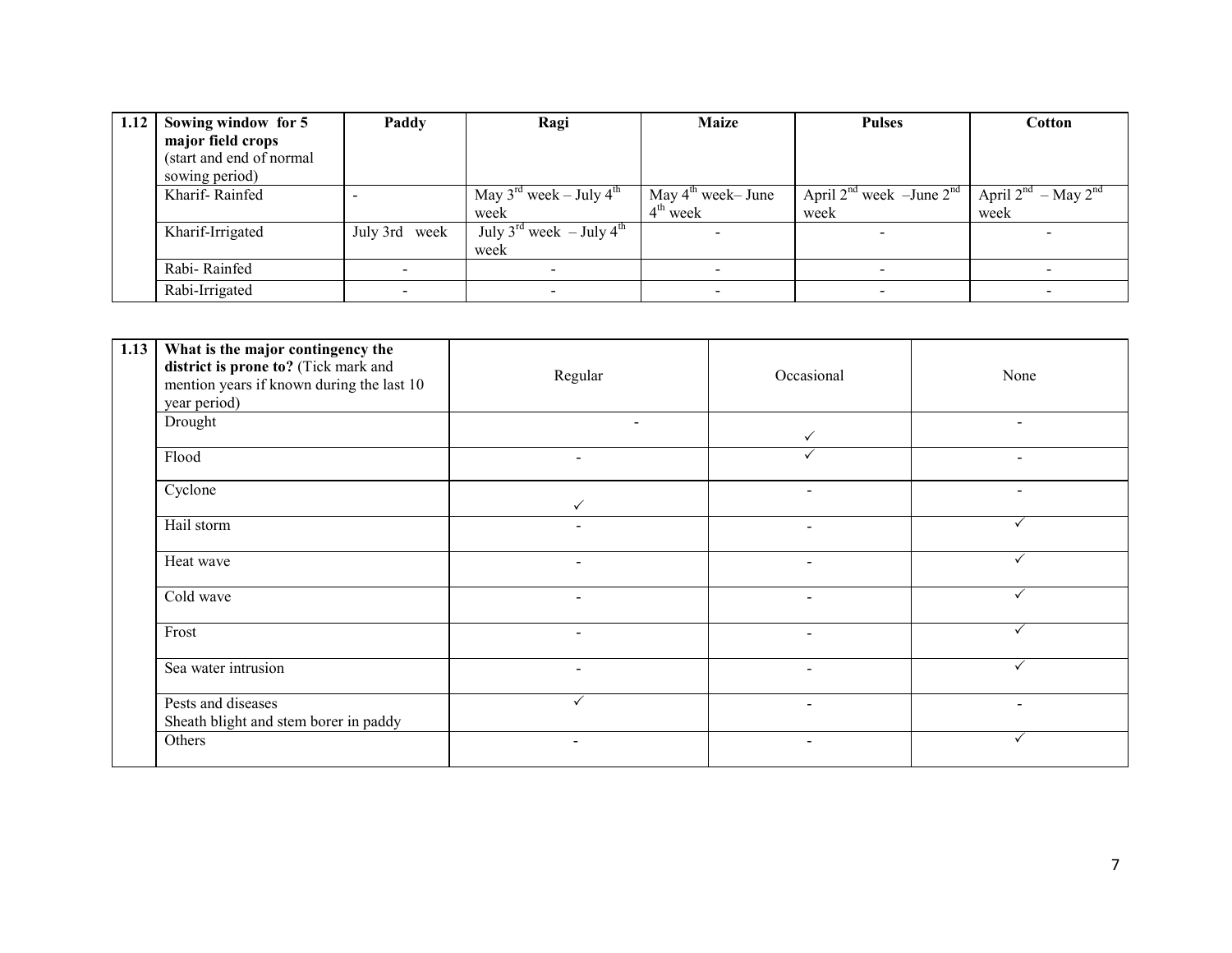| 1.14 | Include Digital maps of the<br>district for | Location map of district within State as Annexure I | Enclosed: Yes |
|------|---------------------------------------------|-----------------------------------------------------|---------------|
|      |                                             | Mean annual rainfall as Annexure 2(782mm)           | Enclosed: Yes |
|      |                                             | Soil map as Annexure 3                              | Enclosed: Yes |

### 2.0 Strategies for weather related contingencies

#### 2.1 Drought

### 2.1.1 Rainfed situation

| Condition                                                |                                                                     |                                         |                                                                              | <b>Suggested Contingency measures</b>                                                                                                                                |                                           |
|----------------------------------------------------------|---------------------------------------------------------------------|-----------------------------------------|------------------------------------------------------------------------------|----------------------------------------------------------------------------------------------------------------------------------------------------------------------|-------------------------------------------|
| <b>Early season</b>                                      | <b>Major Farming</b>                                                | <b>Normal Crop/cropping system</b>      | Change in                                                                    | <b>Agronomic measures</b>                                                                                                                                            | <b>Remarks</b> on                         |
| drought                                                  | situation                                                           |                                         | crop/cropping system                                                         |                                                                                                                                                                      | Implementation                            |
| (delayed                                                 |                                                                     |                                         |                                                                              |                                                                                                                                                                      |                                           |
| onset)<br>Delay by 2<br>weeks<br>(June $3^{rd}$<br>week) | Red & Shallow soils<br>(H D Kote,<br>Periyaptna &<br>Hunsur taluks) | Maize followed by Horsegram             | No change                                                                    | Seed Priming, close<br>spacing(45X30 cm), short<br>duration variety                                                                                                  | Linkage with<br>ISOPOM for seed<br>supply |
|                                                          | <b>Transition zone</b><br>(Z7)                                      | Ragi-Horsegram<br>PigeonPea - Horsegram | No change                                                                    | Ragi-Seed hardening<br>Pigeonpea-Seed priming                                                                                                                        | Linkage with<br>NFSM for seed             |
|                                                          |                                                                     | Cotton-Bt hybrids-long staple           | No change                                                                    | • Seed priming, seed<br>treatment with biofertiliser<br>10 % more organic<br>$\bullet$<br>manure to retain more soil<br>moisture for better<br>establishment of crop | supply                                    |
|                                                          | <b>Black Soils</b><br>(Dry Zone-Z6)                                 | $Castor + Ragi$<br>Castor sole crop     | Castor (DCS 9, Arun<br>and Kranti) - Chick pea<br>Ragi (Indaf 8, MR2<br>&L5) | Seed priming                                                                                                                                                         |                                           |
|                                                          |                                                                     | Ragi - Chickpea                         | No change                                                                    | Seed hardening                                                                                                                                                       |                                           |
|                                                          |                                                                     | Greengram-Chickpea                      | Blackgram (T9, Rashmi)<br>Chick pea (JG11)                                   | Seed priming                                                                                                                                                         |                                           |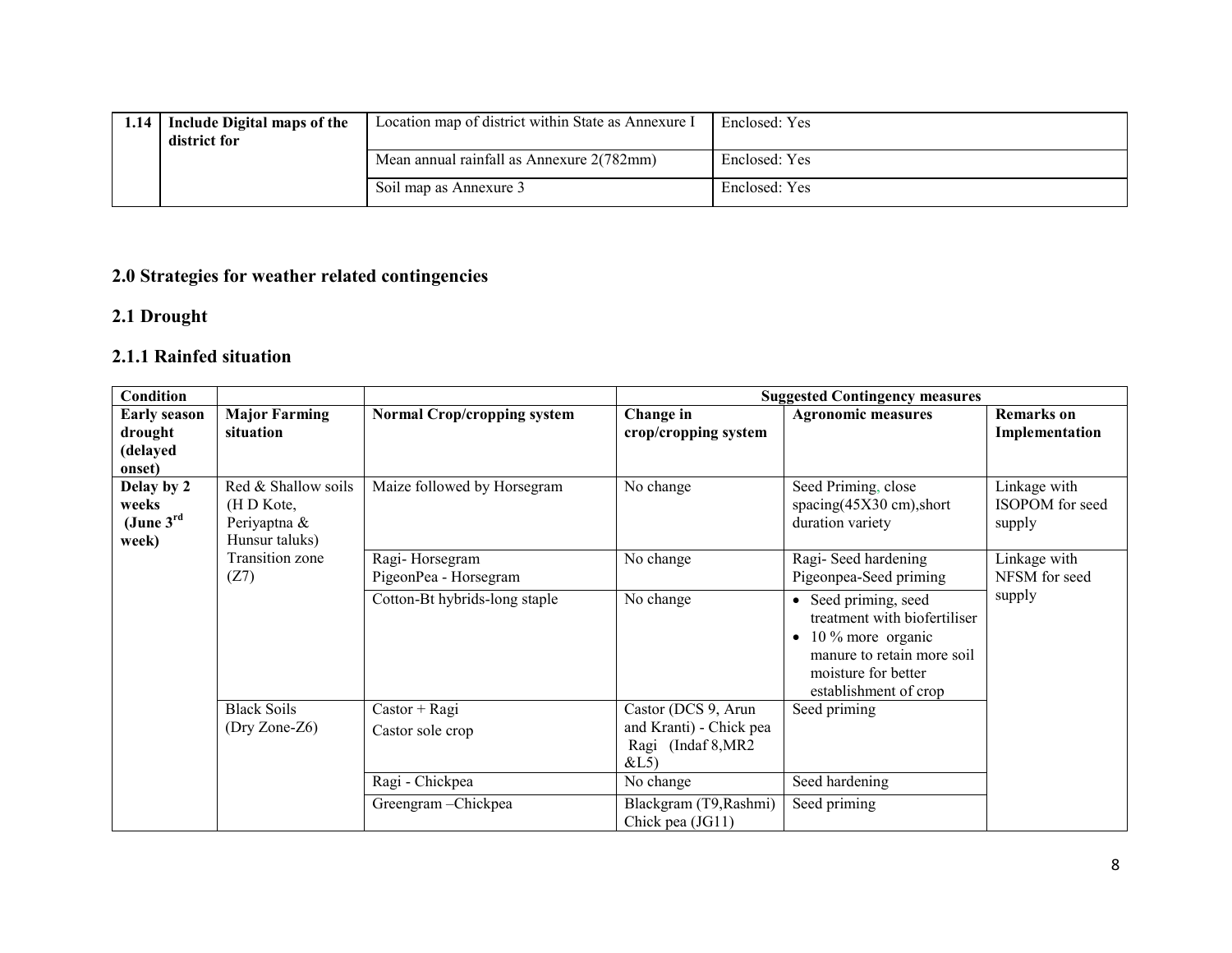|                              | Jowar - Chick pea            | No change | $-dO$                   |  |
|------------------------------|------------------------------|-----------|-------------------------|--|
| Red soils<br>$(Dry Zone-Z6)$ | Ragi - Horsegram             | No change | Seed priming and sowing |  |
|                              | Jowar + Pigeonpea- Horsegram | No change | -do-                    |  |

| <b>Condition</b>                                     |                                                                     |                                                  | <b>Suggested Contingency measures</b>                                                                                 |                                                                                                                                                      |                                           |
|------------------------------------------------------|---------------------------------------------------------------------|--------------------------------------------------|-----------------------------------------------------------------------------------------------------------------------|------------------------------------------------------------------------------------------------------------------------------------------------------|-------------------------------------------|
| <b>Early season</b><br>drought<br>(delayed<br>onset) | <b>Major Farming</b><br>situation                                   | <b>Normal Crop/cropping system</b>               | Change in<br>crop/cropping system                                                                                     | <b>Agronomic measures</b>                                                                                                                            | <b>Remarks</b> on<br>Implementation       |
| Delay by 4<br>weeks<br>(July $1st$<br>week)          | Red & Shallow soils<br>(H D Kote,<br>Periyaptna &<br>Hunsur taluks) | Maize followed by Horsegram                      | Maize+P Pea/Cow<br>pea/Field bean<br>(HA3/HA4)                                                                        | Seed Priming                                                                                                                                         | Linkage with<br>ISOPOM for seed<br>supply |
|                                                      | Transition zone                                                     | Ragi-Horsegram<br>PigeonPea - Horsegram          | No change                                                                                                             | Ragi-Seed hardening<br>P.pea-Seed priming                                                                                                            | Linkage with<br>NFSM for seed             |
|                                                      | (Z7)                                                                | Cotton-Bt hybrids-long staple                    | No change                                                                                                             | Seed priming<br>10 % more organic manure<br>to retain more soil moisture<br>in turn better establishment<br>weed management<br>(Diuron/fluchloralin) | supply                                    |
|                                                      | <b>Black Soils</b>                                                  | $Castor + Ragi$<br>Castor sole crop              | No change                                                                                                             | Seed priming                                                                                                                                         |                                           |
|                                                      |                                                                     | Ragi-Chickpea                                    | Ragi (Indaf 8,, MR2<br>&L5)                                                                                           | Seed hardening                                                                                                                                       |                                           |
|                                                      |                                                                     | Greengram-Chickpea                               | Fallow -Chick pea<br>(ICCV2)                                                                                          | Seed priming                                                                                                                                         |                                           |
|                                                      |                                                                     | Jowar - Chick pea                                | Fox tail millet-Chick<br>pea                                                                                          | Seed priming, seed treatment<br>with calcium chloride and<br>biofertiliser                                                                           |                                           |
|                                                      | Red soils<br>(Z6)                                                   | Ragi - Horsegram<br>Jowar + Pigeonpea- Horsegram | No change<br>Ragi(Indaf<br>8, MR2, MR6 & L5)<br>Jowar-DSV2 &DSV4)/<br>Cow pea (KBC1 $\& 2$ )<br>followed by Horsegram | Seed priming and sowing<br>$-do$                                                                                                                     |                                           |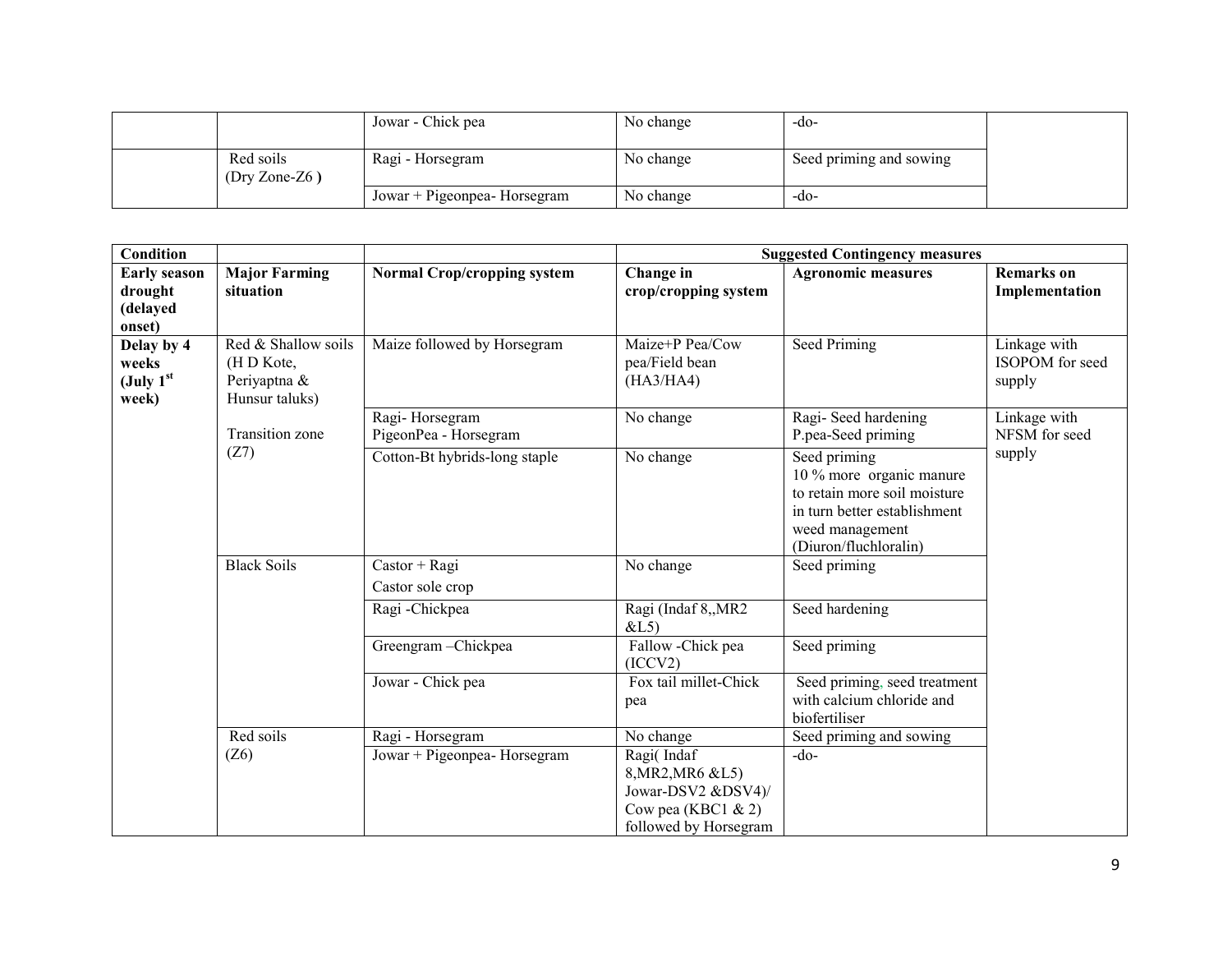| <b>Condition</b>                     |                                                                    |                                                                                                                              |                                                                   | <b>Suggested Contingency measures</b>                                                             |                                           |
|--------------------------------------|--------------------------------------------------------------------|------------------------------------------------------------------------------------------------------------------------------|-------------------------------------------------------------------|---------------------------------------------------------------------------------------------------|-------------------------------------------|
| <b>Early season</b>                  | <b>Major Farming</b>                                               | <b>Normal Crop/cropping system</b>                                                                                           | Change in                                                         | <b>Agronomic measures</b>                                                                         | <b>Remarks</b> on                         |
| drought<br>(delayed                  | situation                                                          |                                                                                                                              | crop/cropping system                                              |                                                                                                   | Implementation                            |
| onset)                               |                                                                    |                                                                                                                              |                                                                   |                                                                                                   |                                           |
| Delay by 6<br>weeks<br>July 3rd week | Red & Shallow soils<br>(HD Kote,<br>Periyaptna &<br>Hunsur taluks) | Ragi+ Pigeonpea - Horsegram                                                                                                  | Ragi (Indaf<br>$8, MR2, MR6$ + Field<br>bean, P pea(BRG2)         | Seed priming, seed treatment<br>with biofertiliser &sowing<br>P pea close spacing (60 cm<br>rows) | Linkage with<br>NFSM for seed<br>supply   |
|                                      | <b>Transition zone</b><br>(Z7)                                     | Maize-Horsegram                                                                                                              | Maize - (NAC6004,<br>NAC6002 &<br>$NAH2049$ +<br>Pigeonpea (BRG2) | Seed treatment with<br>biofertiliser and                                                          | Linkage with<br>ISOPOM for seed<br>supply |
|                                      |                                                                    | Cotton                                                                                                                       | Maize (NAC6004,<br>NAC6002 &<br>NAH2049)+ Pigeonpea<br>(BRG1)     | $-do-$                                                                                            |                                           |
|                                      | Black soils(Z6)                                                    | Blackgram-Chick pea(Pls see that<br>Normal cropping system is same for<br>all conditions of Drought-<br>Rainfed(Table 2.1.1) | Blackgram-Rashmi                                                  |                                                                                                   | Linkage with<br>NFSM for seed<br>supply   |
|                                      |                                                                    | Greengram-Chick pea                                                                                                          | Greengram-PDM84-<br>174                                           |                                                                                                   |                                           |
|                                      |                                                                    | Castor                                                                                                                       | No change                                                         | Seed priming &sowing                                                                              |                                           |
|                                      |                                                                    | Ragi                                                                                                                         | No change                                                         | $-do$                                                                                             |                                           |
|                                      |                                                                    | Ragi - Indaf 8, MR2, MR6<br>Cow pea -BC1&KBC2                                                                                | No change                                                         | $-do$                                                                                             |                                           |
|                                      |                                                                    | Jowar -DSV2 &DSV4                                                                                                            | No change                                                         | $-do-$                                                                                            |                                           |
|                                      | Red soils $(Z6)$                                                   | Jowar/ragi+ p pea                                                                                                            | Ragi (GPU28/GPU48)+<br>p pea(BRG2)                                | Seed treatment with<br>biofertilisers                                                             |                                           |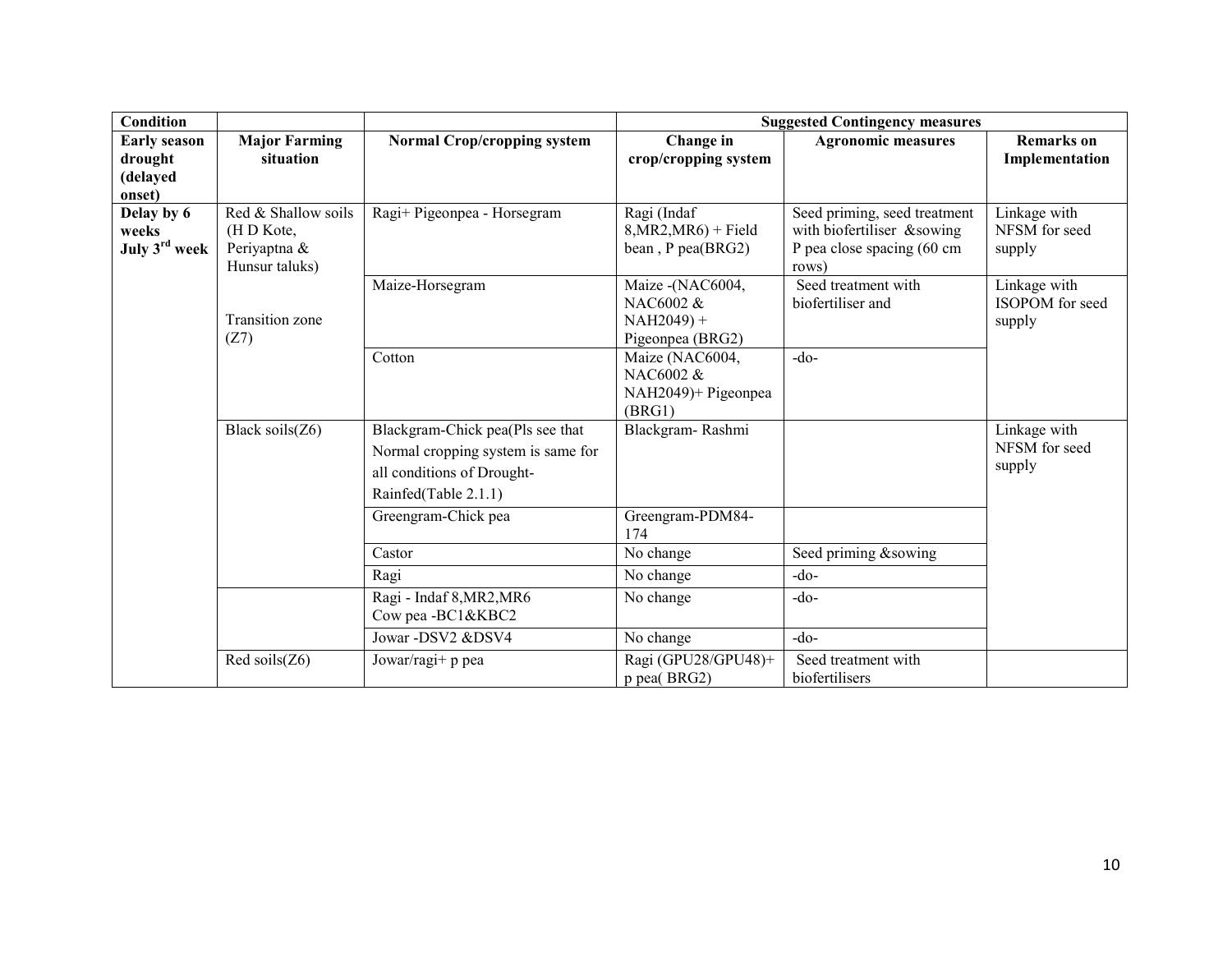| Condition                                            |                                                                                              |                                                          |                                                                                                                        | <b>Suggested Contingency measures</b>                            |                                         |
|------------------------------------------------------|----------------------------------------------------------------------------------------------|----------------------------------------------------------|------------------------------------------------------------------------------------------------------------------------|------------------------------------------------------------------|-----------------------------------------|
| <b>Early season</b><br>drought<br>(delayed<br>onset) | <b>Major Farming</b><br>situation                                                            | <b>Normal Crop/cropping system</b>                       | Change in<br>crop/cropping system                                                                                      | <b>Agronomic measures</b>                                        | <b>Remarks</b> on<br>Implementation     |
| Delay by 8<br>weeks<br>(August $1st$<br>week)        | Red & Shallow soils<br>(H D Kote,<br>Periyaptna &<br>Hunsur taluks)<br>Transition $zone(Z7)$ | Ragi+ Pigeonpea - Horsegram<br>Maize-Horsegram<br>Cotton | Ragi-Indaf 8,L5,MR2<br><b>GPU28, GPU 45</b><br>Maize-(NAC6004,<br>NAC6002, NAH2049 &<br>short duration Pvt<br>hybrids) | Seed priming &sowing                                             | Linkage with<br>NFSM for seed<br>supply |
|                                                      | <b>Black soils</b>                                                                           | Blackgram-Chick pea                                      | Chick pea-sowing<br>early Sept IV week                                                                                 | Apply DAP at basal + foliar<br>spray at pod development<br>stage |                                         |
|                                                      |                                                                                              | Greengram-Chick pea                                      | Chick pea-sowing<br>early Sept IV week                                                                                 | Apply DAP at basal + foliar<br>spray at pod development<br>stage |                                         |
|                                                      |                                                                                              | Ragi-Chick pea                                           | Ragi-Indaf<br>8,L5,MR2,GPU28,GPU<br>45                                                                                 | Seed priming &sowing                                             |                                         |
|                                                      |                                                                                              | Castor                                                   | Castor - Arun, DCS9,<br>$48 - 1$                                                                                       | Seed priming &sowing                                             |                                         |
|                                                      | Red soils                                                                                    | Ragi +Pigeonpea -Horsegram                               | Ragi-Indaf 8,L5,MR2,<br><b>GPU28, GPU 45</b><br>P pea-BRG2                                                             | Seed priming &sowing                                             |                                         |
|                                                      |                                                                                              | Jowar + Pigeonpea- Horsegram                             | Jowar -DSV1&DSV2                                                                                                       | Seed priming &sowing                                             |                                         |

| Condition           |                      |                                    | <b>Suggested Contingency measures</b> |                               |                   |  |
|---------------------|----------------------|------------------------------------|---------------------------------------|-------------------------------|-------------------|--|
| <b>Early season</b> | <b>Major Farming</b> | <b>Normal Crop/cropping system</b> | Crop management                       | Soil nutrient & moisture      | <b>Remarks</b> on |  |
| drought             | situation            |                                    |                                       | conservation measures         | Implementation    |  |
| (Normal)            |                      |                                    |                                       |                               |                   |  |
| onset)              |                      |                                    |                                       |                               |                   |  |
| <b>Normal</b>       | Red & Shallow soils  | Ragi+Pigeonpea-                    | Weeding                               | Soil mulching, Interculture   | Dept of           |  |
| onset               | (H D Kote,           | Horsegram                          | Thinning weak                         | to weed out                   | Agriculture,      |  |
| followed by         | Periyaptna &         |                                    | seedlings                             |                               | Horticulture and  |  |
| $15-20$ days        | Hunsur taluks)       | Maize-Horsegram                    | Weeding, Thinning $(5\%)$             | Irrigate from farm pond, soil | Watershed         |  |
| dry spell           | Transition zone      |                                    |                                       | mulching Earthing up          |                   |  |
| after sowing        |                      | Cotton                             | Weeding, Thinning                     | Supplementary                 |                   |  |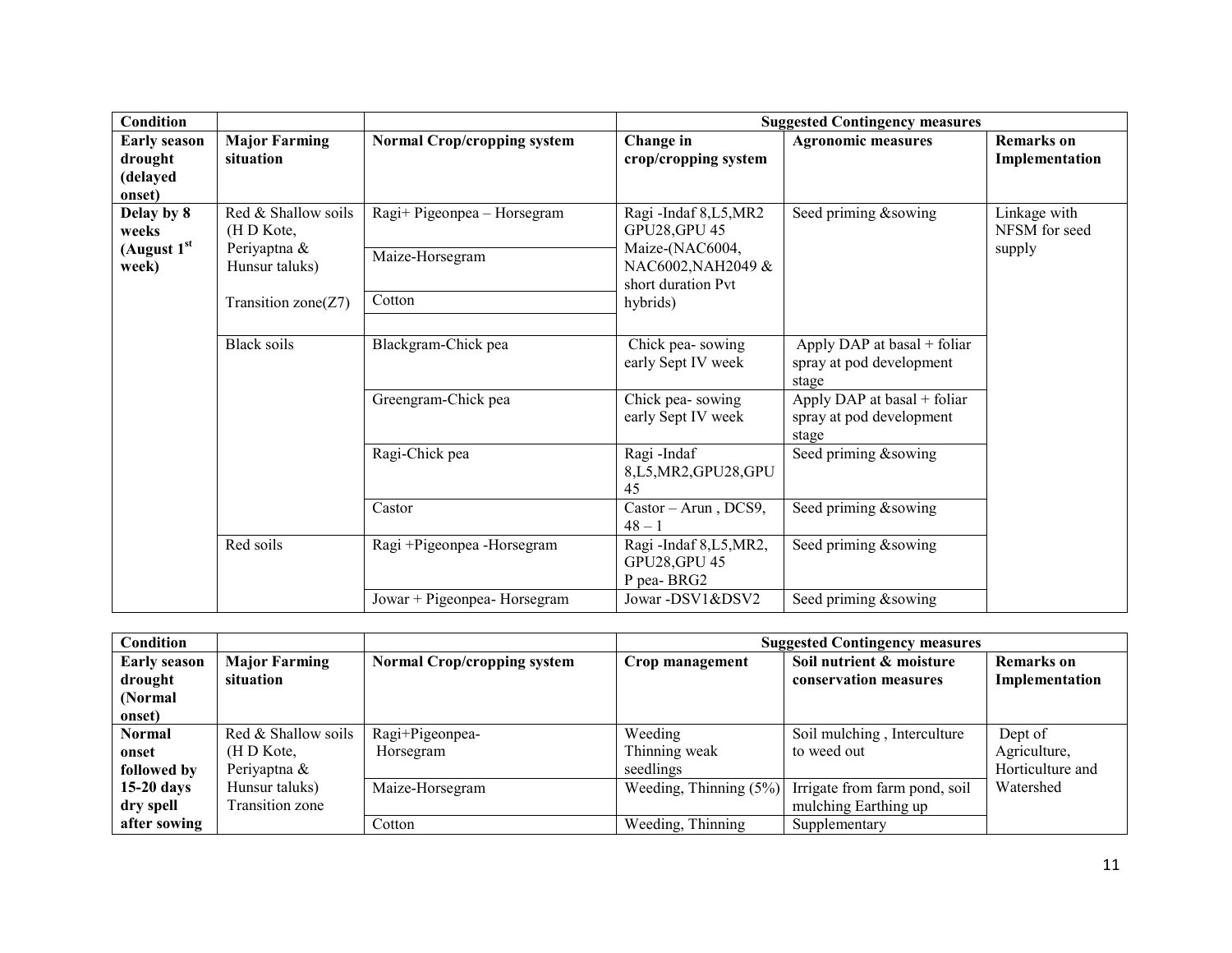| leading to<br>poor |             |                            | (1plant/hill),            | irrigation/watering to each<br>hill, Soil mulching, Earthing |  |
|--------------------|-------------|----------------------------|---------------------------|--------------------------------------------------------------|--|
| germination/       |             |                            |                           | up                                                           |  |
| crop stand<br>etc. | Black soils | Black gram-<br>chick pea   | Weeding, Thinning<br>(5%) | Soil mulching                                                |  |
|                    |             | Green gram-<br>Chick pea   | Weeding, Thinning<br>(5%) | Soil mulching                                                |  |
|                    |             | Ragi-chick pea             | $-do-$                    | Soil mulching                                                |  |
|                    |             | Castor                     | $-do-$                    | Soil mulching, and removal<br>of older leaves                |  |
|                    | Red soils   | Ragi +Pigeon pea-Horsegram | $-do-$                    | Soil mulching                                                |  |
|                    |             | Jowar+ Pigeonpea-Horsegram | $-do-$                    | Soil mulching                                                |  |

| Condition               |                        |                                    |                               | <b>Suggested Contingency measures</b> |                   |
|-------------------------|------------------------|------------------------------------|-------------------------------|---------------------------------------|-------------------|
| Mid season              | <b>Major Farming</b>   | <b>Normal Crop/cropping system</b> | Crop management               | Soil nutrient & moisture              | <b>Remarks</b> on |
| drought                 | situation              |                                    |                               | conservation measures                 | Implementation    |
| (long dry               |                        |                                    |                               |                                       |                   |
| spell,                  |                        |                                    |                               |                                       |                   |
| consecutive 2           |                        |                                    |                               |                                       |                   |
| weeks                   |                        |                                    |                               |                                       |                   |
| rainless<br>$(>2.5$ mm) |                        |                                    |                               |                                       |                   |
| period)                 |                        |                                    |                               |                                       |                   |
| At vegetative           | Red & Shallow soils    | $\overline{R}$ agi+Pigeonpea-      | Apply N immediately           | Soil mulching                         | $-do$             |
| stage                   | (H D Kote,             | Horsegram                          | receipt of rain $\&$          |                                       |                   |
|                         | Periyaptna &           |                                    | weeding, Thinning             |                                       |                   |
|                         | Hunsur taluks)         | Maize-Horsegram                    | Thinning and weeding          | Soil mulching, Irrigation             |                   |
|                         | <b>Transition zone</b> | Cotton                             | Growth regulator spray-       | water spray/ Supplementary            |                   |
|                         |                        |                                    | NAA(4 ml/15 li water.)        | irrigation $&$ soil mulching          |                   |
|                         |                        |                                    | and weeding                   |                                       |                   |
|                         | <b>Black soils</b>     | Black gram-Chick pea               | DAP $(2\%)$ /urea $(2\%)$ /mu | Soil mulching, weeding                |                   |
|                         |                        |                                    | Iti nutrient foliar spray     |                                       |                   |
|                         |                        |                                    | after rain, thinning          |                                       |                   |
|                         |                        | Green gram-Chick pea               | DAP $(2\%)$ /urea $(2\%)$ /mu | $-do-$                                |                   |
|                         |                        |                                    | Iti nutrient foliar spray     |                                       |                   |
|                         |                        |                                    | after rain                    |                                       |                   |
|                         |                        | Ragi-Chick pea                     | N apply after rain            | $-do-$                                |                   |
|                         |                        | Castor                             | N apply after rain/           | Soil mulching weeding                 |                   |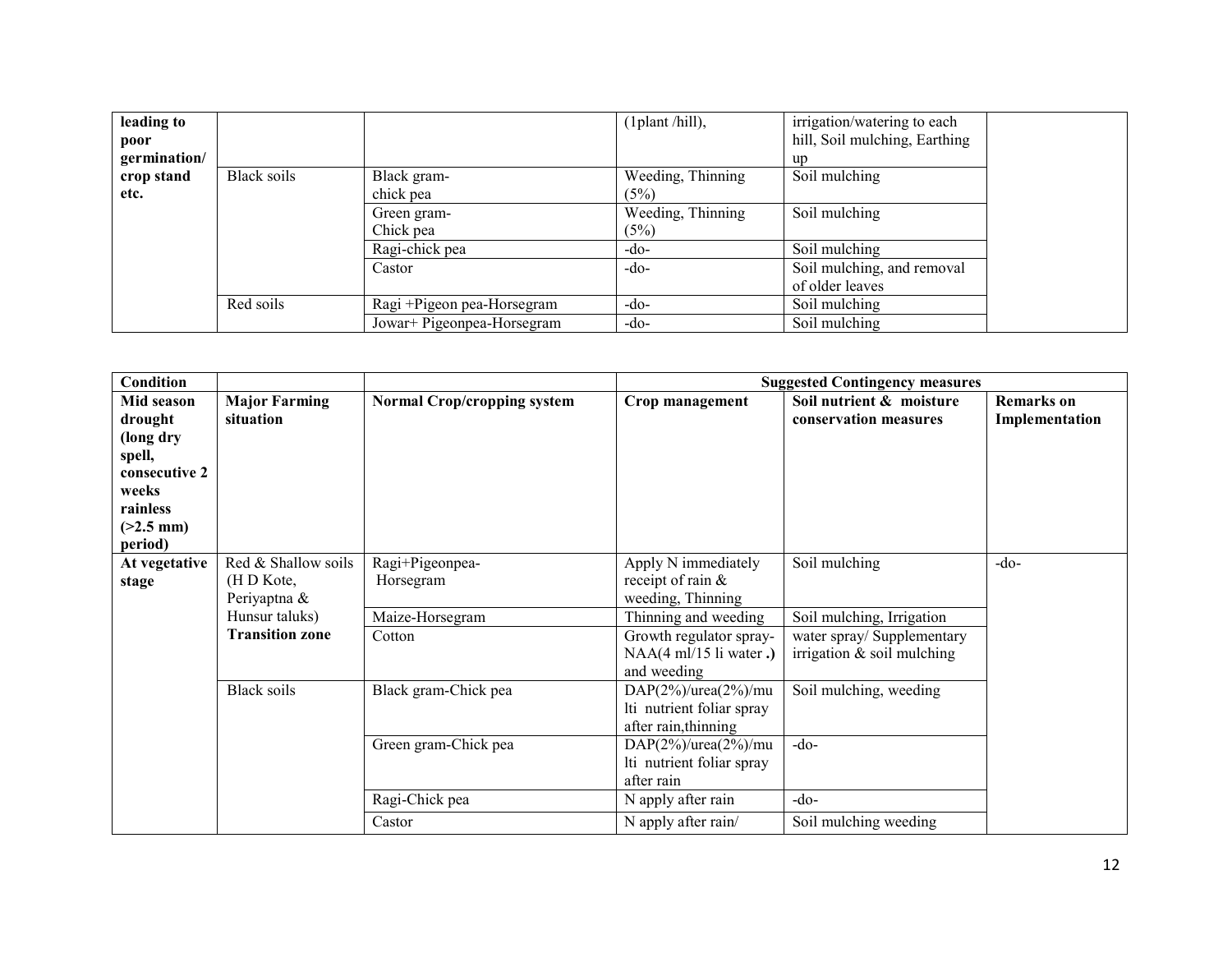|           |                            | 2% urea spray after<br>drought, thinning      | removal of older leaves            |  |
|-----------|----------------------------|-----------------------------------------------|------------------------------------|--|
| Red soils | Ragi + Pigeonpea-Horsegram | Pigeon pea $-2\%$ urea<br>spray after drought | Soil mulching, thinning<br>weeding |  |
|           | Jowar+ Pigeonpea-Horsegram | Pigeon pea $-2\%$ urea<br>spray after drought | Soil mulching, thinning<br>weeding |  |

| <b>Condition</b>                             |                                                   |                                    |                                                                                              | <b>Suggested Contingency measures</b>             |                                     |
|----------------------------------------------|---------------------------------------------------|------------------------------------|----------------------------------------------------------------------------------------------|---------------------------------------------------|-------------------------------------|
| Mid season<br>drought<br>(long dry<br>spell) | <b>Major Farming</b><br>situation                 | <b>Normal Crop/cropping system</b> | Crop management                                                                              | Soil nutrient & moisture<br>conservation measures | <b>Remarks</b> on<br>Implementation |
| At flowering/<br>fruiting                    | Red & Shallow soils<br>(H D Kote,<br>Periyaptna & | Ragi+Pigeonpea-<br>Horsegram       | supplementary irrigation<br>$&$ NAA foliar spray(p<br>pea)                                   | Soil mulching                                     | $-do-$                              |
| stage                                        | Hunsur taluks)<br><b>Transition zone</b>          | Maize-Horsegram                    | Allow one cob to grow,<br>apply N immediately<br>after rain                                  | Soil mulching &<br>supplementary irrigation       |                                     |
|                                              |                                                   | Cotton                             | Apply N immediately<br>after rain, NAA & foliar<br>nutrition, topping of<br>excessive growth | Soil mulching $&$<br>supplementary irrigation,    |                                     |
|                                              | Black soils                                       | Black gram-chick pea               | DAP (Urea 2%) spray                                                                          | Soil mulching                                     |                                     |
|                                              |                                                   | Green gram-chick pea               | $-do-$                                                                                       | $-do-$                                            |                                     |
|                                              |                                                   | Ragi-chick pea                     |                                                                                              |                                                   |                                     |
|                                              |                                                   | Castor                             |                                                                                              |                                                   |                                     |
|                                              | Red soils                                         | Ragi +Pigeonpea-Horsegram          | Apply N immediately<br>after rain                                                            | Soil mulching supplementary<br>irrigation         |                                     |
|                                              |                                                   | Jowar+ Pigeonpea-Horsegram         | Apply N immediately<br>after rain                                                            | Soil mulching supplementary<br>irrigation         |                                     |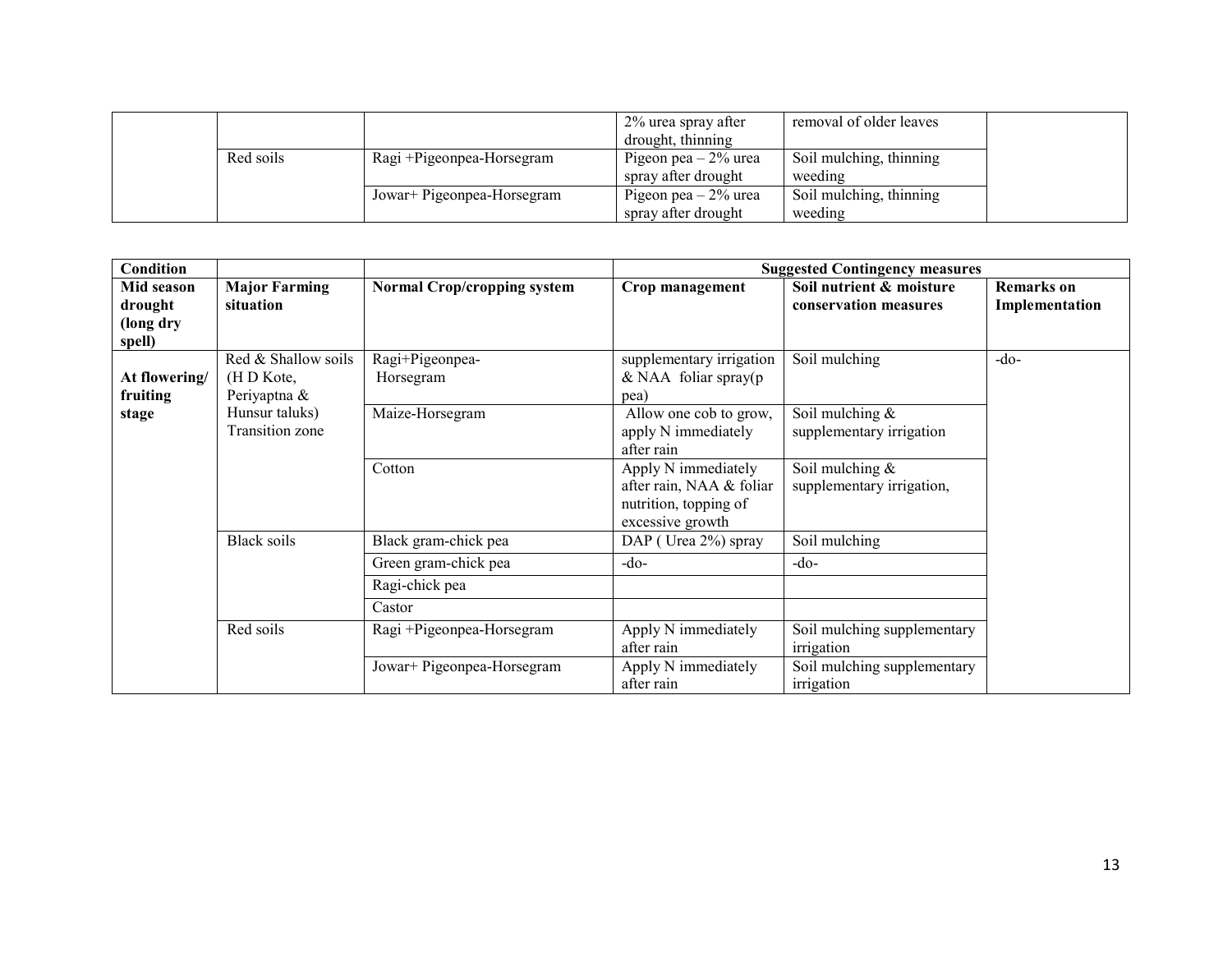| Condition           |                                                   |                                    | <b>Suggested Contingency measures</b>                               |                           |                                             |
|---------------------|---------------------------------------------------|------------------------------------|---------------------------------------------------------------------|---------------------------|---------------------------------------------|
| Terminal<br>drought | <b>Major Farming</b><br>situation                 | <b>Normal Crop/cropping system</b> | Crop management                                                     | <b>Rabi Crop planning</b> | <b>Remarks</b> on<br>Implementation         |
|                     | Red & Shallow soils<br>(H D Kote,<br>Periyaptna & | Ragi+Pigeonpea-<br>Horsegram       | Supplementary<br>irrigation, harvest at<br>physiological maturity   | Horsegram                 | Linkage with<br>NFSM for supply<br>of seeds |
|                     | Hunsur taluks)<br><b>Transition zone</b>          | Maize-Horsegram                    | Life saving irrigation,<br>harvest at physiological<br>maturity     | Horsegram                 |                                             |
|                     |                                                   | Cotton                             | supplementary<br>irrigation& boron/KNo3<br>$(2\%)$ spray            |                           |                                             |
|                     | Black soils                                       | Blackgram-chic pea                 | Harvest at physiological<br>maturity &use crop<br>residue as fodder | Chickpea                  |                                             |
|                     |                                                   | Greengram-chickpea                 | $-do-$                                                              | Chickpea                  |                                             |
|                     |                                                   | Ragi-chickpea                      | Harvest at physiological<br>maturity                                | Chickpea                  |                                             |
|                     |                                                   | Castor                             | $-do-$                                                              | ----                      |                                             |
|                     | Red soils                                         | Ragi +Pigeonpea-Horsegram          | $-do-$                                                              | Horsegram                 |                                             |
|                     |                                                   | Jowar+ Pigeonpea-Horsegram         | $-do-$                                                              | Horsegram                 |                                             |

### 2.1.2 Irrigated situation

| Condition     |                      |                      | <b>Suggested Contingency measures</b> |                           |                      |  |
|---------------|----------------------|----------------------|---------------------------------------|---------------------------|----------------------|--|
|               | <b>Major Farming</b> | <b>Normal</b>        | Change in crop/cropping               | <b>Agronomic measures</b> | <b>Remarks</b> on    |  |
|               | situation            | Crop/cropping system | system                                |                           | Implementation       |  |
| Delayed       | Canal irrigated      | Paddy                | Adoption of medium duration           | <b>SRI</b> Method         | Linkage with         |  |
| release of    | Sandy loam)          |                      | verities of                           | Community nursery         | NFSM/RKVY for seeds, |  |
| water in      |                      |                      | PaddyViz., MTU1010 Tanu,              |                           | implements           |  |
| canals due to |                      |                      | Rasi, Maize(NAH2049)                  |                           |                      |  |
| low rainfall  |                      |                      | Sunflower(KBSH1,42&44),               |                           |                      |  |
|               |                      |                      | Ragi(GPU28&GPU45) (semi               |                           |                      |  |
|               |                      |                      | irrigated crop)                       |                           |                      |  |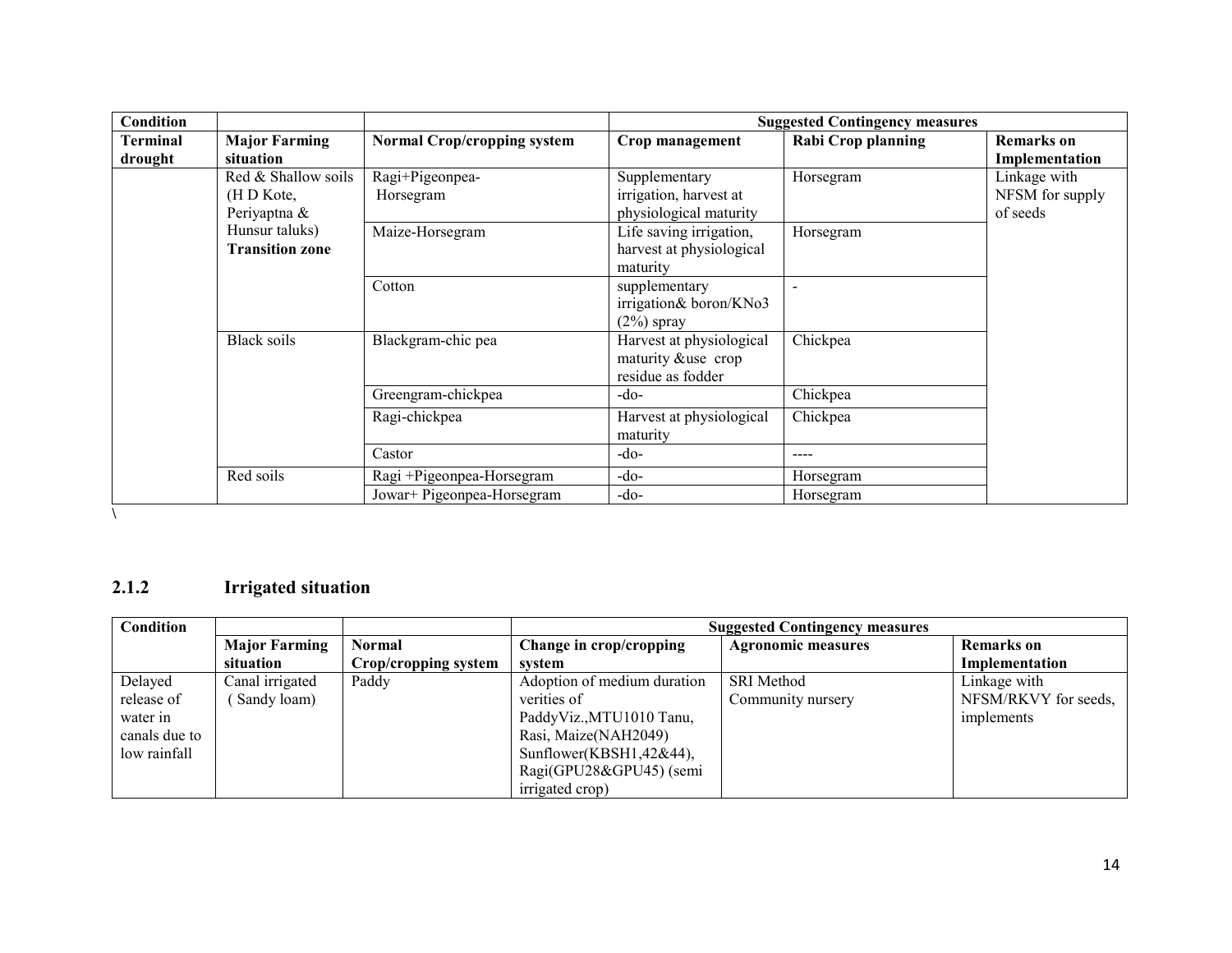| Condition     |                      |                      | <b>Suggested Contingency measures</b> |                              |                   |
|---------------|----------------------|----------------------|---------------------------------------|------------------------------|-------------------|
|               | <b>Major Farming</b> | <b>Normal</b>        | Change in crop/cropping               | <b>Agronomic measures</b>    | <b>Remarks</b> on |
|               | situation            | Crop/cropping system | system                                |                              | Implementation    |
| Limited       | Canal irrigated      | Paddy                | <b>Prefer Short Duration varities</b> | SRI Method/drum seeder       | Linkage with      |
| release of    | Sandy loam)          |                      | (MTU1010)<br>of Paddy                 |                              | NFSM/RKVY/NHM/IS  |
| water in      |                      |                      |                                       |                              | OPOM for seeds,   |
| canals due to |                      |                      | Early variety of                      | Early variety, skip row      | implements Etc    |
| low rainfall  |                      |                      | Maize(NAC6004)                        | irrigation, weedicide appln  |                   |
|               |                      |                      | Early variety of Ragi, Baby           | Early variety, Weedicide     |                   |
|               |                      |                      | corn(Syngenta)                        | application                  |                   |
|               |                      |                      | Early variety of                      | Early variety, Weedicide     |                   |
|               |                      |                      | Sunflower(KBSH44)                     | application                  |                   |
|               |                      |                      | Cowpea(KBC1/2)                        |                              |                   |
|               |                      |                      | Vegetables-Bhendi, Beans,             | Mulching skip row Irrigation |                   |
|               |                      |                      | Radish                                |                              |                   |

| Condition    |                      | <b>Suggested Contingency measures</b> |                                         |                             |                   |
|--------------|----------------------|---------------------------------------|-----------------------------------------|-----------------------------|-------------------|
|              | <b>Major Farming</b> | <b>Normal Crop/cropping</b>           | Change in crop/cropping system          | <b>Agronomic measures</b>   | <b>Remarks</b> on |
|              | situation            | svstem                                |                                         |                             | Implementation    |
| Non release  | Canal irrigated      | Paddy                                 | Prefer short duration varieties of Ragi | Skip row irrigation         | Linkage with      |
| of water in  | (Sandy loam)         |                                       | (GPU28&GPU45)/                          |                             | NFSM/RKVY/NH      |
| canals under |                      |                                       | Maize hybrids(NAH2049)/                 |                             | M/ISOPOM for      |
| delayed      |                      |                                       | Cowpea (KBC2)Sunflower                  |                             | seeds, implements |
| onset of     |                      |                                       | Vegetables (Beans, Okra, Gourds etc.,   | Paired row                  | Etc               |
| monsoon in   |                      |                                       |                                         | planting(120x60x30cm), skip |                   |
| catchment    |                      |                                       |                                         | row irrigation, polythene   |                   |
|              |                      |                                       |                                         | mulching                    |                   |

| Condition    |              | <b>Suggested Contingency measures</b> |                                    |                           |                   |
|--------------|--------------|---------------------------------------|------------------------------------|---------------------------|-------------------|
|              | Major        | <b>Normal Crop/cropping</b>           | Change in crop/cropping system     | <b>Agronomic measures</b> | Remarks on        |
|              | Farming      | system                                |                                    |                           | Implementation    |
|              | situation    |                                       |                                    |                           |                   |
| Lack of      | Paddy-pulses | Paddy                                 | Ragi(PR202, HR911GPU28)/Maize/     | Skip row irrigation       | Linkage with      |
| inflows into |              |                                       | Cowpea(KBC $1&2$ )                 |                           | NFSM/RKVY/NH      |
| tanks due to |              |                                       | Sunflower(KBSH42,44,Ganga Kaveri)  |                           | M/ISOPOM for      |
| insufficient |              |                                       | Finger millet, Beans, Ridge gourd, |                           | seeds, implements |
| /delayed     |              |                                       | Bitter gourd, Okra etc             |                           | Etc               |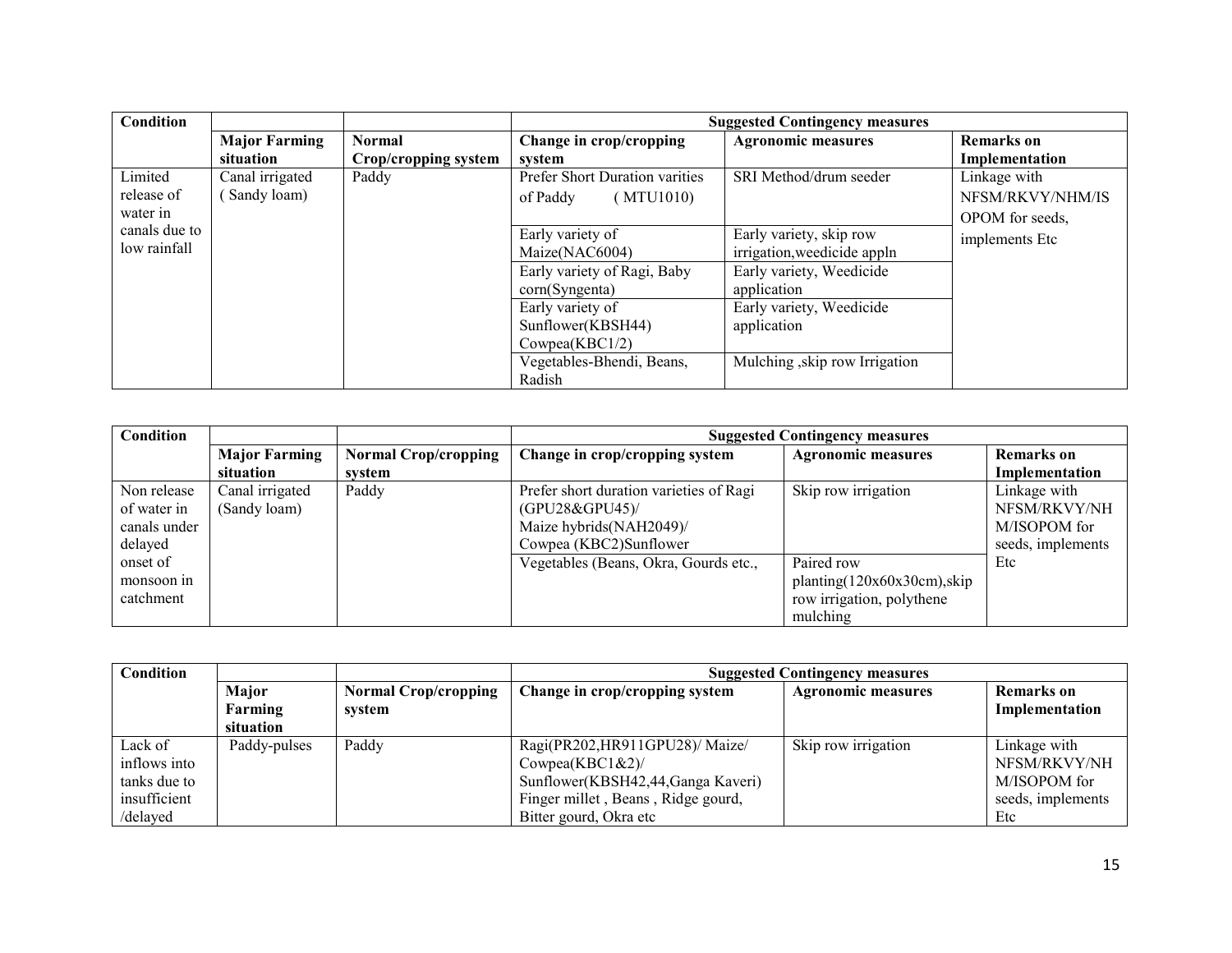| Condition |           | <b>Suggested Contingency measures</b> |                                |                           |                |
|-----------|-----------|---------------------------------------|--------------------------------|---------------------------|----------------|
|           | Major     | <b>Normal Crop/cropping</b>           | Change in crop/cropping system | <b>Agronomic measures</b> | Remarks on     |
|           | Farming   | svstem                                |                                |                           | Implementation |
|           | situation |                                       |                                |                           |                |
| onset of  |           |                                       |                                |                           |                |
| monsoon   |           |                                       |                                |                           |                |

| Condition       |                      |                                    | <b>Suggested Contingency measures</b> |                            |                   |
|-----------------|----------------------|------------------------------------|---------------------------------------|----------------------------|-------------------|
|                 | <b>Major Farming</b> | <b>Normal Crop/cropping system</b> | Change in                             | <b>Agronomic measures</b>  | <b>Remarks</b> on |
|                 | situation            |                                    | crop/cropping system                  |                            | Implementation    |
| Insufficient    | Well/Bore well       | Tomato, Brinjal, Chilli,           | Prefer Short Duration                 | Use seedlings from nursery | Linkage with NHM  |
| groundwater     | irrigated (sandy     | Cabbage                            | Vegetables-Radish,                    | Drip irrigation            | programme         |
| recharge due    | loam)                |                                    | Okra, Beans, Cabbage                  | Skip row irrigation        |                   |
| to low rainfall |                      |                                    |                                       | Paired row                 |                   |
|                 |                      |                                    |                                       | Polythene mulches          |                   |

## 2.2 Unusual rains (untimely, unseasonal etc) (for both rainfed and irrigated situations)

| Condition                                                               | <b>Suggested contingency measure</b>                              |                                                                                      |                                                                |                                                                   |
|-------------------------------------------------------------------------|-------------------------------------------------------------------|--------------------------------------------------------------------------------------|----------------------------------------------------------------|-------------------------------------------------------------------|
| Continuous high rainfall<br>in a short span leading to<br>water logging | <b>Vegetative stage</b>                                           | <b>Flowering stage</b>                                                               | Crop maturity stage                                            | Post harvest                                                      |
| Paddy                                                                   | Safe dispose of water-<br>opening trenches at regular<br>interval | Top dress N, nutrition based<br>on LCC, boron spray $(1\%)$ , at<br>regular interval | Safe dispose of water, opening<br>trenches at regular interval | Shift the produce to dry<br>place, cover grain with<br>tarpaulins |
| Ragi                                                                    | Safe dispose of water                                             | Drainage, top dress N                                                                | Safe dispose of water                                          | Cover ear heads heaps /keep<br>in dry place                       |
| Pigeon pea/pulses                                                       | Safe dispose of water                                             | Drainage, Foliar nutrition (4-<br>$5g$ li)                                           | Harvest at physiological maturity                              | Timely threshing and dry<br>the seeds                             |
| Cotton                                                                  | Drainage, Foliar Spray<br>(19:19:19@4 g/li)                       | Drainage, NAA, KNo <sub>3</sub> ,<br>MgSo <sub>4</sub> foliar spray (2%)             | Drainage,<br>$DAP/MgSo4$ foliar (2g/li)                        | Place in dry place, cover<br>cotton with tarpaulins               |
| Maize                                                                   | Earthing up, drainage                                             | Drainage, top dress N                                                                | Safe dispose of water                                          | Harvest & dry the cobs                                            |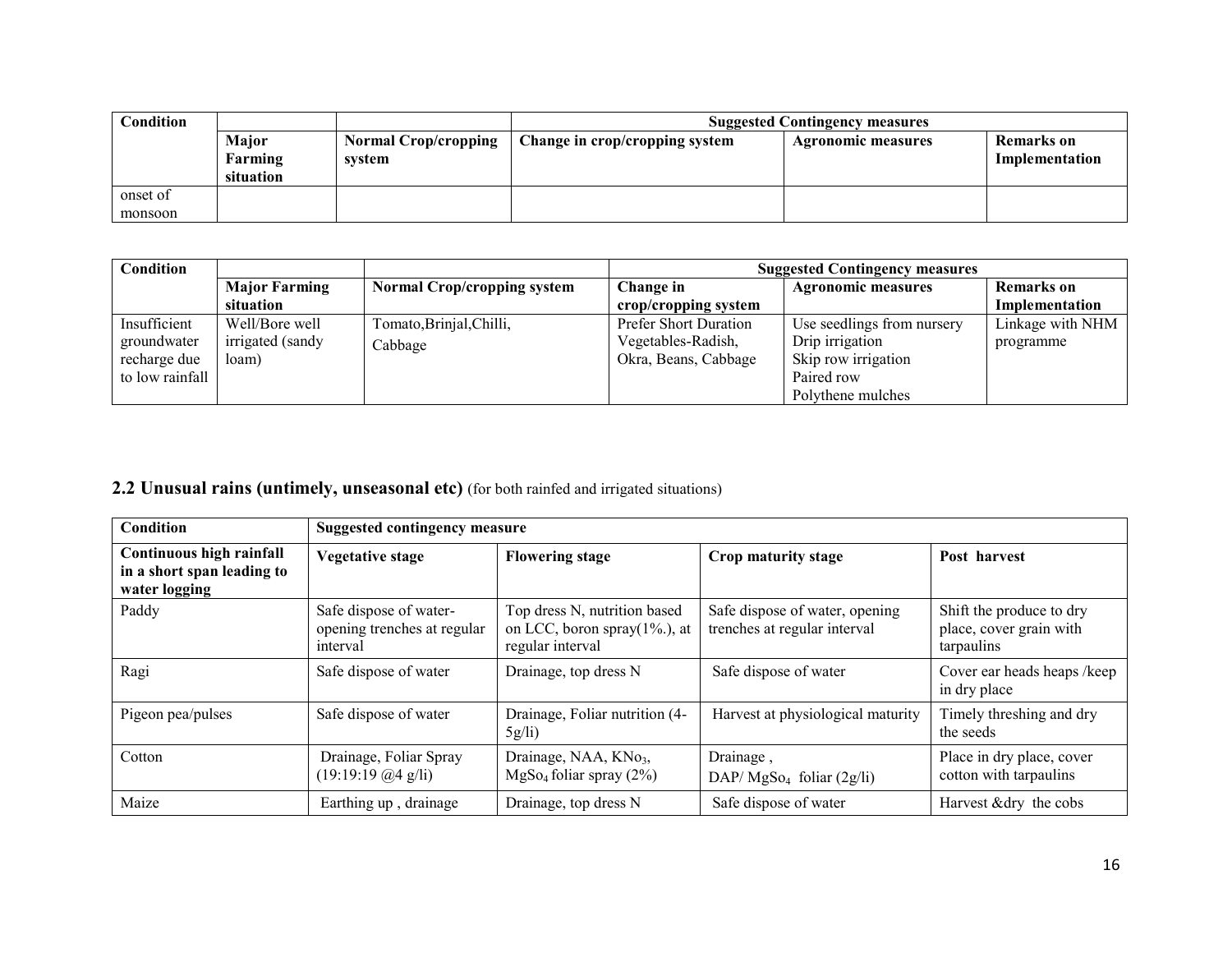| Horticulture                                               |                                                                               |                                                                                    |                                                                               |                                                                   |
|------------------------------------------------------------|-------------------------------------------------------------------------------|------------------------------------------------------------------------------------|-------------------------------------------------------------------------------|-------------------------------------------------------------------|
| Mango                                                      | Safe dispose of water,                                                        | Spry of wettable sulpur $(3%)$                                                     | Removal of affected fruits                                                    | Separate affected fruits and<br>grading of good fruits            |
| Coconut                                                    | Safe dispose of water<br>apply NPK(150 g<br>each/palm)                        | application of potash(3kg/<br>palm) and boran (50g/palm)                           | $\overline{\phantom{a}}$                                                      |                                                                   |
| Heavy rainfall with high<br>speed winds in a short<br>span |                                                                               |                                                                                    |                                                                               |                                                                   |
| Paddy                                                      | disposal of water and spray<br>of carbandzim                                  | disposal of water and spray<br>of hexoconazole and<br>trycyclozole                 | Disposal of water                                                             | Shift the produce to dry<br>place, cover grain with<br>tarpaulins |
| Ragi                                                       | Disposal of water                                                             | Disposal of water<br>Urea application                                              | Disposal of water                                                             | Shift the produce to dry<br>place, cover grain with<br>tarpaulins |
| Pigeon pea/pulses                                          | Disposal of water and<br>foliar spray of 19:19:19                             | Disposal of water and foliar<br>spray of 19:19:19 and spray<br>quinalphos (2ml/li) | Disposal of water                                                             | Sun dry of pods                                                   |
| Cotton                                                     | Disposal of water and<br>apply urea                                           | Disposal of water<br>Urea application /foliar spray<br>, spray quinalphos (2ml/li) | Disposal of water, remove<br>affected bolls                                   | Separate affected cotton and<br>dry<br>Grading of produce         |
| Maize                                                      | Disposal of water and<br>apply urea                                           | Disposal of water<br>Urea application                                              | Disposal of water                                                             | Drying of cobs                                                    |
| Horticulture                                               |                                                                               |                                                                                    |                                                                               |                                                                   |
| Mango                                                      | Disposal of water                                                             | Disposal of water                                                                  | Collect fallen fruits and sale                                                | Grading of fruits                                                 |
| Coconut                                                    | Disposal of water                                                             | Disposal of water, collect<br>fallen nuts and fronds and<br>place in dry area      | Disposal of water, collect fallen<br>nuts and fronds and place in dry<br>area | Sun dry of nuts and grading                                       |
| Out break of pests and<br>diseases                         |                                                                               |                                                                                    |                                                                               |                                                                   |
| <b>Field crops</b>                                         |                                                                               |                                                                                    |                                                                               |                                                                   |
| Paddy                                                      | For blast and sucking<br>/defoliator management<br>spray Carbendzim $(1g/li)$ | To control sheath blight<br>spray Hexoconazole 2ml/li)                             | Tricyclozole (0.5g/li)spray-neck<br>blast                                     | $\blacksquare$                                                    |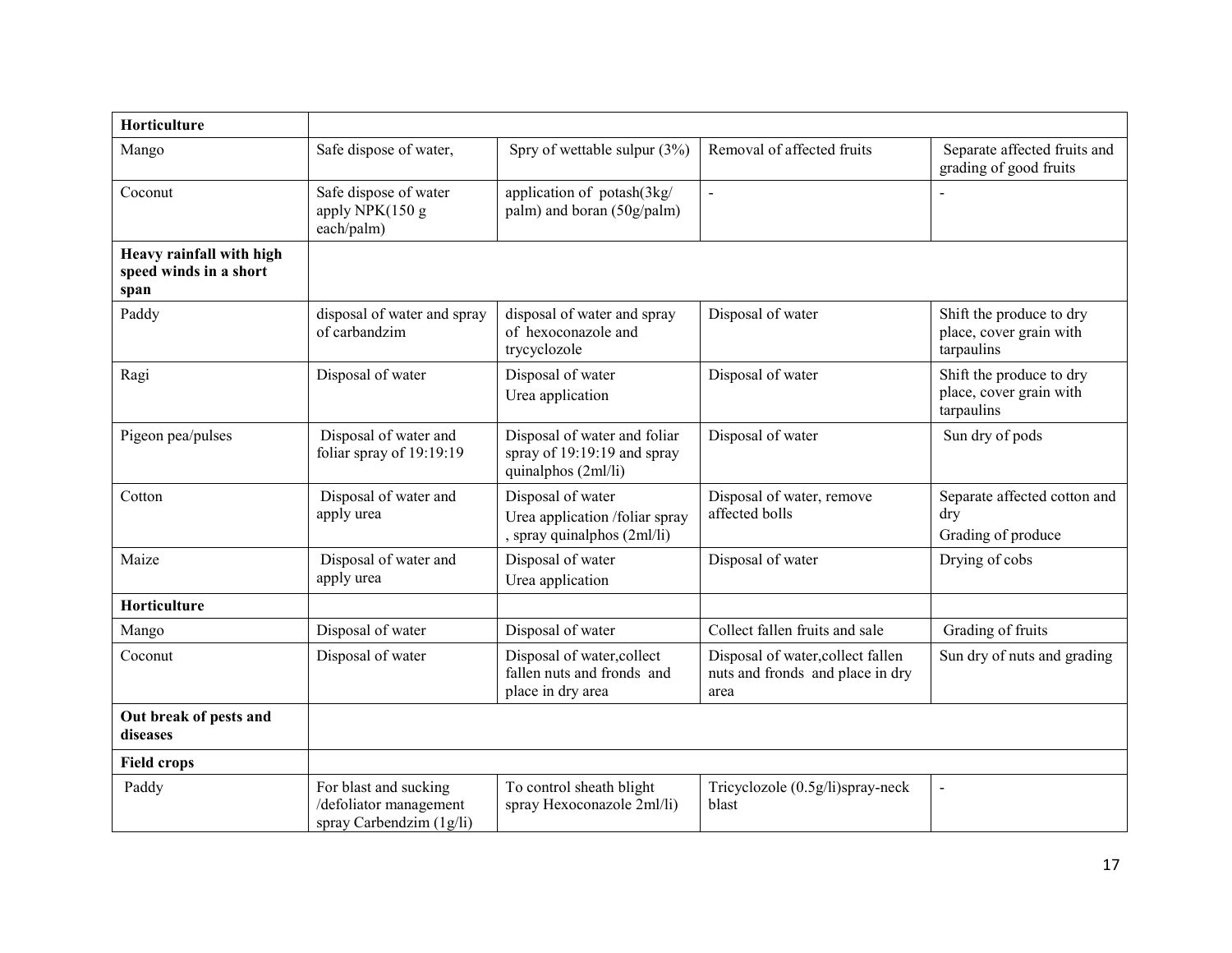|                     | /imidachloprid(3mi/li)                                            |                                                                                   |                                                                                                   |                                                                                   |
|---------------------|-------------------------------------------------------------------|-----------------------------------------------------------------------------------|---------------------------------------------------------------------------------------------------|-----------------------------------------------------------------------------------|
| Maize               | Quinolphos(2ml/li)/endosu<br>lfan (2ml/li)spray<br>seedling borer | Silk feeder - carbaryl 4<br>$G(3g/li)$ spray                                      | Cob feeder – melathion( $1g/li$ )<br>spray                                                        | $\overline{\phantom{a}}$                                                          |
| Cotton              | Imidachloprid(03mi/li<br>spray-sucking pests<br>management        | Neem based spray-Boll<br>worm and sucking pest<br>management                      | Chlorpyriphos spray to<br>manage pink boll worm                                                   |                                                                                   |
| Pulses              |                                                                   | IPM for pod borer                                                                 | IPM for pod borer                                                                                 |                                                                                   |
| Ragi                | Carbendzim $(1g/li)$ spray –<br>Blast management                  | Carbendzim $(1g/li)$ spray -<br>Finger blast management                           | $-$                                                                                               |                                                                                   |
| <b>Horticulture</b> |                                                                   |                                                                                   |                                                                                                   |                                                                                   |
| Mango               | Spray carbaryl $(4 \text{ g/li})$<br>Wettable sulphur(3g/li)      | Anthracnose and powdery<br>mildew-Thiophanate methyl<br>(1g/li)                   | Spray carbaryl $(4 \text{ g}/\text{li})$ /<br>Dimethoate 2 ml/li)<br>Wettable sulphur $(3g/li)$   | Grading and disposal of<br>affected fruits                                        |
| Coconut             | Gummosis-Copper<br>oxychloride (3g/li)                            | Monocrotophos root feeding<br>and release of parasite<br>Gonyozus (BHC mnagement) | Collection and destroy of stem<br>borer, 1:1-quinolphos $\&$ sand<br>mixture put on affected spot | Mite infestation - apply<br>Potash(3.5 kg), borax(50g)<br>neem cake $(5kg)$ + NPK |

### 2.3 Floods

| <b>Condition</b>                                      | <b>Suggested contingency measure</b>                                                                                 |                                                                                |                                                                 |                              |  |
|-------------------------------------------------------|----------------------------------------------------------------------------------------------------------------------|--------------------------------------------------------------------------------|-----------------------------------------------------------------|------------------------------|--|
| <b>Transient water logging/</b><br>partial inundation | Seedling / nursery stage                                                                                             | Vegetative stage                                                               | <b>Reproductive stage</b>                                       | At harvest                   |  |
| Paddy                                                 | Drainage & carbendzim $(1g/li)$<br>and chlorpyriphos(2ml/li)<br>spray/drum<br>seeding/retransplanting/gap<br>filling | Drainage, NPK &<br>carbendazim $(1g/li)$ and<br>spray chlorpyriphos $(2ml/li)$ | Drainage & $N$ apply after<br>flood/tricyclozole(0.5g/li) spray | Harvest by machine           |  |
| Ragi                                                  | Drainage & carbendzim $(1g/li)$<br>spray/retransplanting/gap<br>filling                                              | Drainage, NPK & spray<br>carbendazim $(1g/li)$                                 | Drainage & N apply after flood                                  | Ear head harvest & sun dry   |  |
| Pulses                                                | Drainage & NPK spray                                                                                                 | Drainage & NPK spray                                                           | DAP foliar spray $(2\%)$                                        | Uproot & spread in dry areas |  |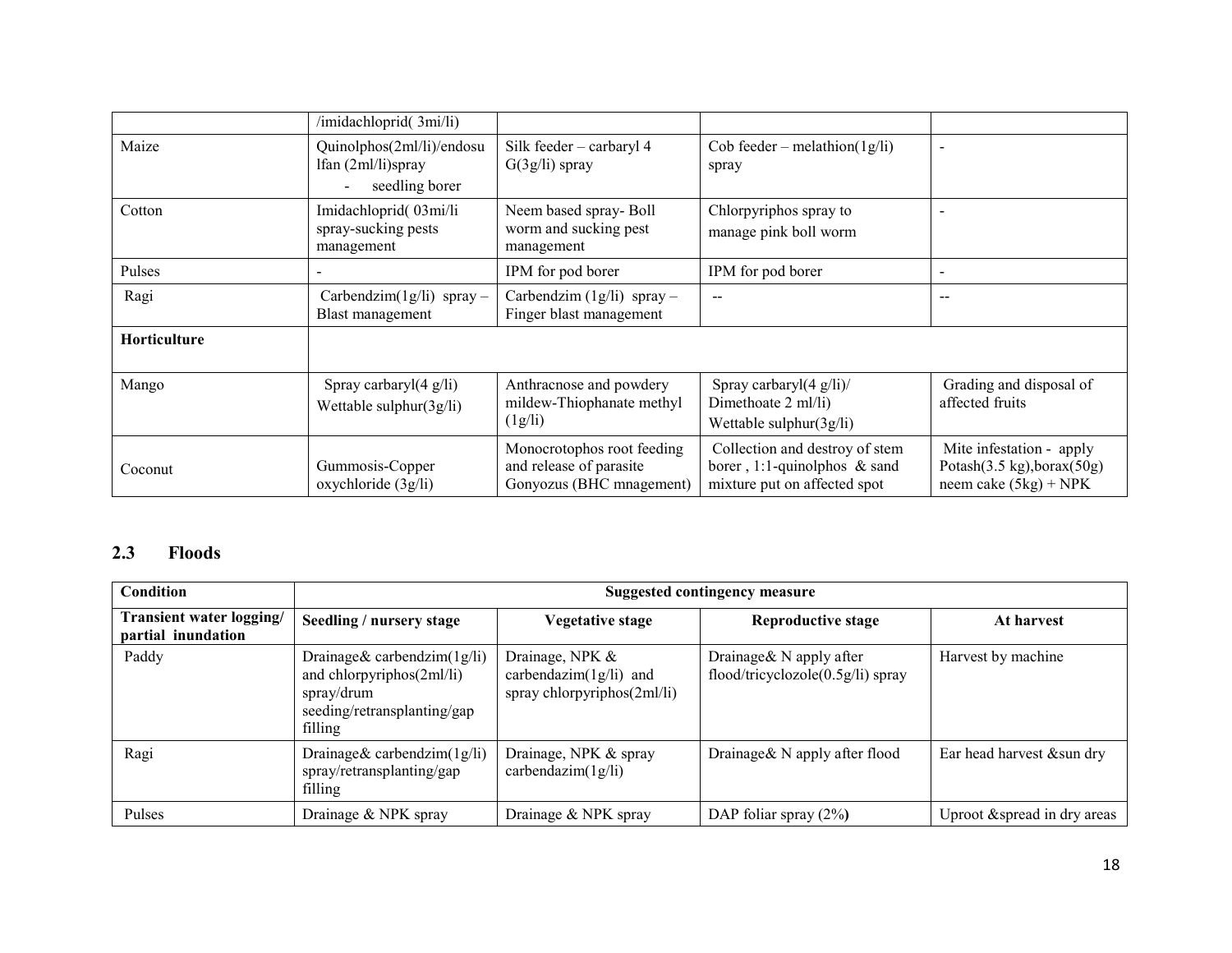| Maize                                       | Drainage, NPK & fungicide<br>spray           | Drainage, NPK &<br>$carbondzim(1g/li)$ spray              | Drainage& N apply after flood                             | Harvest &dry cobs after<br>floods                      |
|---------------------------------------------|----------------------------------------------|-----------------------------------------------------------|-----------------------------------------------------------|--------------------------------------------------------|
| Cotton                                      | Drainage                                     | $-do-$                                                    | Drainage, NPK(4-5g/li)/Boron<br>spray $(1\%)$             | Harvest &sun dry seed<br>cotton                        |
| <b>Horticulture</b>                         |                                              |                                                           |                                                           |                                                        |
| Mango                                       | Sub surface drainage                         | Sub surface drainage                                      | Sub surface drainage                                      | Sub surface drainage                                   |
| Coconut                                     | Sub surface drainage                         | Sub surface drainage                                      | Sub surface drainage                                      | Sub surface drainage                                   |
| Continuous submergence for more than 2 days |                                              |                                                           |                                                           |                                                        |
| Paddy                                       | Application of urea after<br>recede of water | Application urea,<br>carbendzim $(1g/li)$                 | Foliar spray of NPK                                       | Harvest, dry and threshing                             |
| Ragi                                        | Application of urea after<br>recede of water | Harvest for fodder                                        | Harvest for fodder                                        | Harvest for fodder                                     |
| Pulses                                      | Resowing                                     | Plough back, sowing short<br>duration varieties of pulses | Plough back, sowing short<br>duration varieties of pulses |                                                        |
| Maize                                       | Resowing                                     | Harvest for fodder, sowing<br>of pulses                   | Harvest for fodder                                        | Harvest for fodder, dry cobs<br>and use grain as feeds |
| Cotton                                      | Application of urea                          | Foliar spray of NPK                                       | Spray of Dithane M 45                                     |                                                        |
| <b>Horticulture</b>                         |                                              |                                                           |                                                           |                                                        |
| Mango                                       | Application urea of after<br>recede of water | Application urea of after<br>recede of water              | Spray of NAA and wettable<br>sulpur                       | Grading of fruits                                      |
| Coconut                                     | Application of NPK after<br>recede of water  | Application of NPK after<br>recede of water               | Drainage, NPK(4-5g/li)/Boron<br>spray $(1\%)$             | Drainage, NPK(4-<br>$5g\prime$ li)/Boron spray (1%)    |
| Sea water intrusion                         | <b>NA</b>                                    |                                                           |                                                           |                                                        |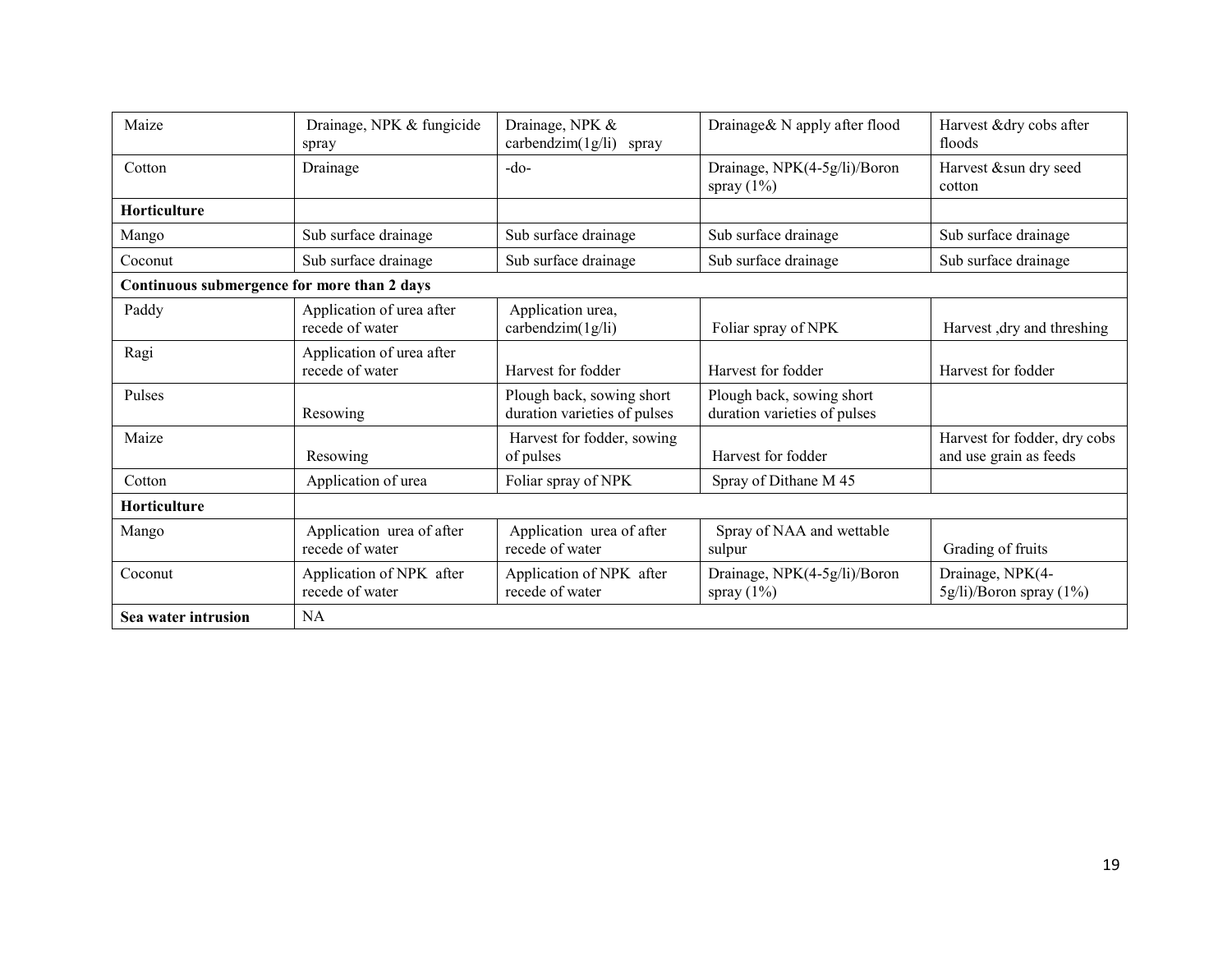|  |  |  | 2.4 Extreme events: Heat wave / Cold wave/Frost/ Hailstorm / Cyclone |
|--|--|--|----------------------------------------------------------------------|
|--|--|--|----------------------------------------------------------------------|

| <b>Extreme event type</b> | Suggested contingency measure <sup>r</sup>        |                           |                                                                   |                                                                         |  |  |
|---------------------------|---------------------------------------------------|---------------------------|-------------------------------------------------------------------|-------------------------------------------------------------------------|--|--|
|                           | Seedling / nursery stage                          | <b>Vegetative stage</b>   | <b>Reproductive stage</b>                                         | At harvest                                                              |  |  |
| <b>Heat Wave</b>          | <b>NA</b>                                         |                           |                                                                   |                                                                         |  |  |
| Horticulture              |                                                   |                           |                                                                   |                                                                         |  |  |
| Cold wave                 | <b>NA</b>                                         |                           |                                                                   |                                                                         |  |  |
| Horticulture              |                                                   |                           |                                                                   |                                                                         |  |  |
| Frost                     | <b>NA</b>                                         |                           |                                                                   |                                                                         |  |  |
| Horticulture              |                                                   |                           |                                                                   |                                                                         |  |  |
| Hailstorm                 | <b>NA</b>                                         |                           |                                                                   |                                                                         |  |  |
| Horticulture              |                                                   |                           |                                                                   |                                                                         |  |  |
| Cyclone                   |                                                   |                           |                                                                   |                                                                         |  |  |
| Paddy                     | Disposal of water<br>,Carbendizim(1g/li) spray    | Carbendizim(1g/li) spray  | Boran spray $(1\%)$                                               | Harvest by machine                                                      |  |  |
| Ragi                      | Disposal of<br>water, Carbendizim(1g/li)<br>spray | N top dress after cyclone | $\blacksquare$                                                    | Ear head harvest & sun dry                                              |  |  |
| Pulses                    | Disposal of water                                 | DAP 2% spry               | DAP 2% spray                                                      | Up root, spread &sundry                                                 |  |  |
| Maize                     | Disposal of water                                 | N top dress after cyclone | NPK foliar spray                                                  | Harvest cob &sundry                                                     |  |  |
| Cotton                    |                                                   | N top dress after cyclone | NPK foliar spray                                                  | Harvest after cyclone and<br>grade the produce, sundry<br>and marketing |  |  |
| Horticulture              |                                                   |                           |                                                                   |                                                                         |  |  |
| Mango                     | Disposal of water                                 | Disposal of water         | Disposal of water, wettable<br>sulpur spray                       | Disposal of water, grading<br>of fruits                                 |  |  |
| Coconut                   | Disposal of water                                 | Disposal of water         | Disposal of water, Drainage,<br>$NPK(4-5g/li)/Boron$ spray $(1%)$ | Disposal of water,                                                      |  |  |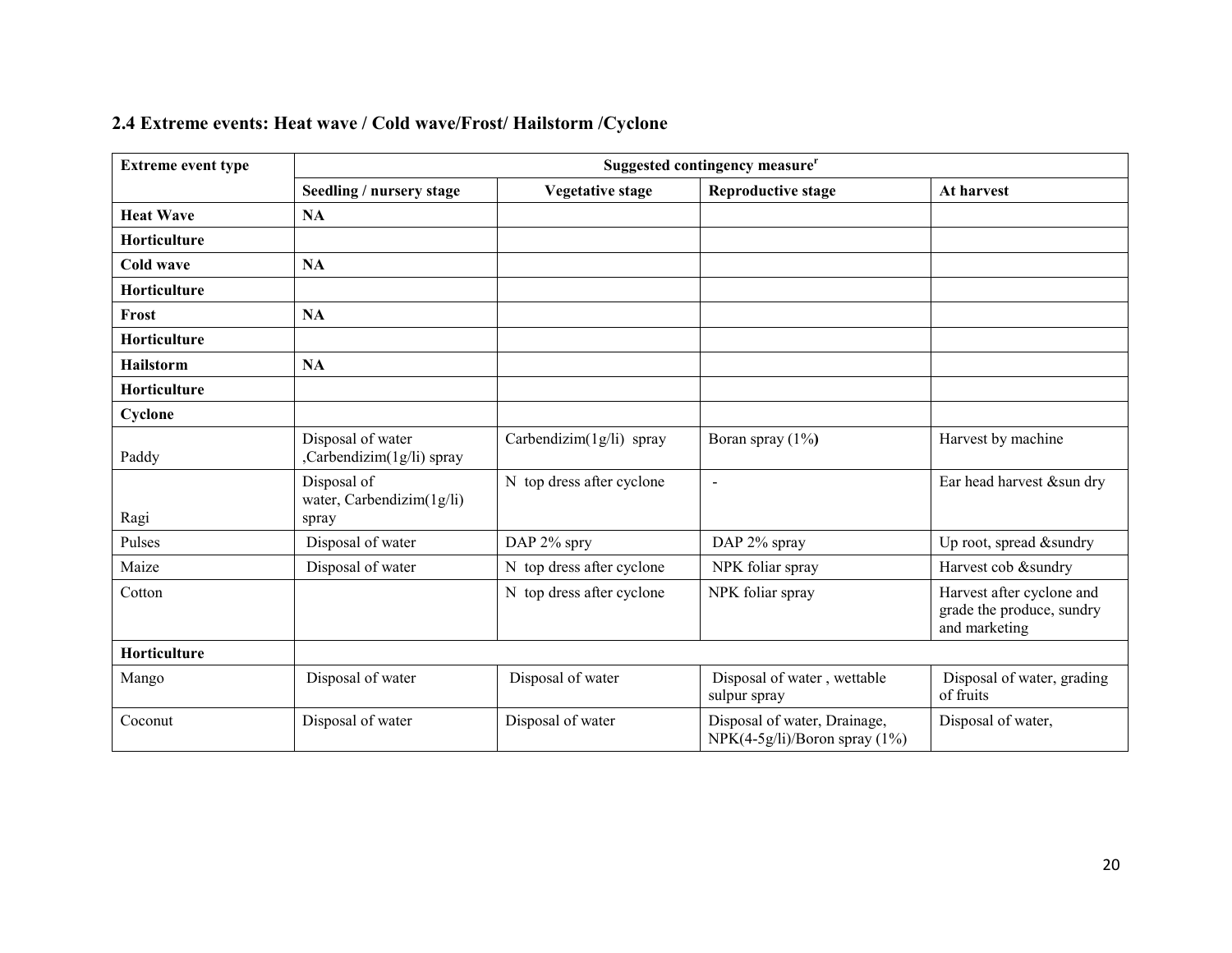#### 2.5Contingent strategies for Livestock, Poultry & Fisheries

#### 2.5.1 Livestock

|                                  | <b>Suggested contingency measures</b>                                         |                                                                                                                                                         |                                                                                                             |  |  |
|----------------------------------|-------------------------------------------------------------------------------|---------------------------------------------------------------------------------------------------------------------------------------------------------|-------------------------------------------------------------------------------------------------------------|--|--|
|                                  | <b>Before the event</b>                                                       | During the event                                                                                                                                        | After the event                                                                                             |  |  |
| <b>Drought</b>                   |                                                                               |                                                                                                                                                         |                                                                                                             |  |  |
| Feed and fodder<br>availability  | Buffer stocking of fodder and grow<br>fodder grasses and legume on farm bunds | Release of fodder from stock points,<br>harvest and feed leaves and twigs of<br>fodder tree and dry fodder enrichment<br>Use fodder grown on farm bunds | Release of fodder from sock points<br>raising of fodder crops under<br>irrigation, apply N for fodder crops |  |  |
| Drinking water                   | Storage in reservoirs, protection to<br>reservoirs                            | Transportation of water / animals                                                                                                                       | Digging of bore wells in potential<br>areas                                                                 |  |  |
| Health and disease<br>management | Health camps                                                                  | Health camps                                                                                                                                            | Health camps                                                                                                |  |  |
| <b>Floods</b>                    |                                                                               |                                                                                                                                                         |                                                                                                             |  |  |
| Feed and fodder<br>availability  | Buffer stocking of fodder and grow<br>fodder grasses and legume on farm bunds | Release of fodder from sock points<br>Increase concentrates and provide<br>enriched dry fodder                                                          | Release of fodder from stock points,<br>raising of fodder crops under<br>irrigation                         |  |  |
| Drinking water                   | Protection to reservoirs                                                      | Transportation of water / animals                                                                                                                       | Treating animals for contagious<br>diseases, protection to reservoirs                                       |  |  |
| Health and disease<br>management | Health camps                                                                  | Health camps                                                                                                                                            | Health camps                                                                                                |  |  |
| Cyclone                          |                                                                               |                                                                                                                                                         |                                                                                                             |  |  |
| Feed and fodder<br>availability  |                                                                               |                                                                                                                                                         |                                                                                                             |  |  |
| Drinking water                   |                                                                               |                                                                                                                                                         |                                                                                                             |  |  |
| Health and disease<br>management |                                                                               |                                                                                                                                                         |                                                                                                             |  |  |
| Heat wave and cold               |                                                                               |                                                                                                                                                         |                                                                                                             |  |  |
| wave                             |                                                                               |                                                                                                                                                         |                                                                                                             |  |  |
| Shelter/environment              |                                                                               |                                                                                                                                                         |                                                                                                             |  |  |
| management                       |                                                                               |                                                                                                                                                         |                                                                                                             |  |  |
| Health and disease<br>management |                                                                               |                                                                                                                                                         |                                                                                                             |  |  |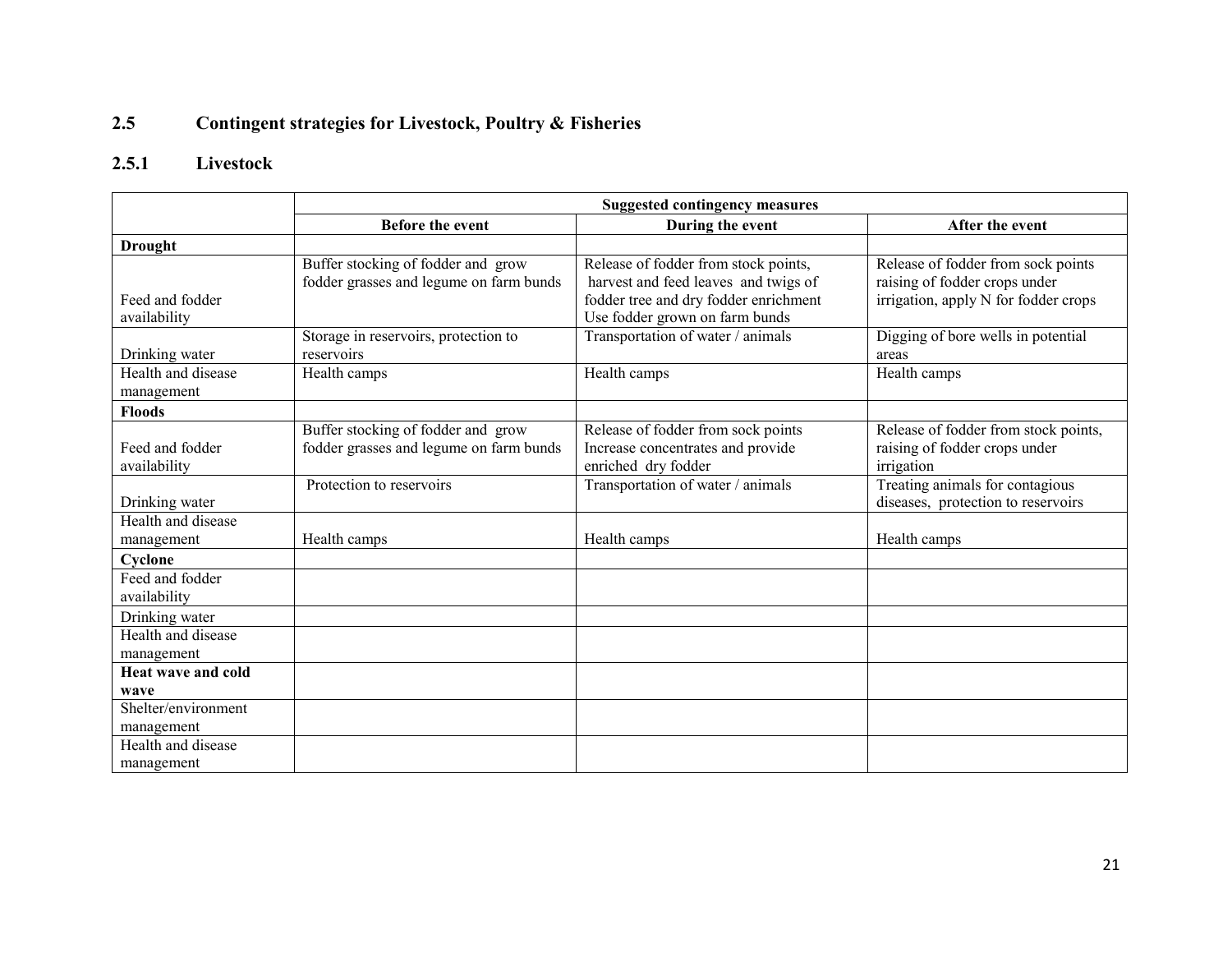#### 2.5.2 Poultry

|                                   | <b>Suggested contingency measures</b>              |                          |                                             | Convergence/linkages with<br>ongoing programs, if any |
|-----------------------------------|----------------------------------------------------|--------------------------|---------------------------------------------|-------------------------------------------------------|
|                                   | <b>Before the event</b>                            | During the event         | After the event                             |                                                       |
| <b>Drought</b>                    |                                                    |                          |                                             |                                                       |
| Shortage of feed<br>ingredients   | Buffer stocking of feeds                           | Release of stocks,       | Release of stocks                           |                                                       |
| Drinking water                    | Storage in reservoirs, protection<br>to reservoirs | Transportation of birds  | Digging of bore wells in<br>potential areas |                                                       |
| Health and disease<br>management  | Health camps                                       | Health camps             | Health camps                                |                                                       |
| <b>Floods</b>                     |                                                    |                          |                                             |                                                       |
| Shortage of feed<br>ingredients   | Buffer stocking of feeds                           | Release of stocks        | Release of stocks                           |                                                       |
| Drinking water                    | Protection to reservoirs                           | Protection to reservoirs | Protection to reservoirs                    |                                                       |
| Health and disease<br>management  | Health camps                                       | Health camps             | Health camps                                |                                                       |
| Cyclone                           |                                                    |                          |                                             |                                                       |
| Shortage of feed<br>ingredients   |                                                    |                          |                                             |                                                       |
| Drinking water                    |                                                    |                          |                                             |                                                       |
| Health and disease<br>management  |                                                    |                          |                                             |                                                       |
| Heat wave and cold<br>wave        |                                                    |                          |                                             |                                                       |
| Shelter/environment<br>management |                                                    |                          |                                             |                                                       |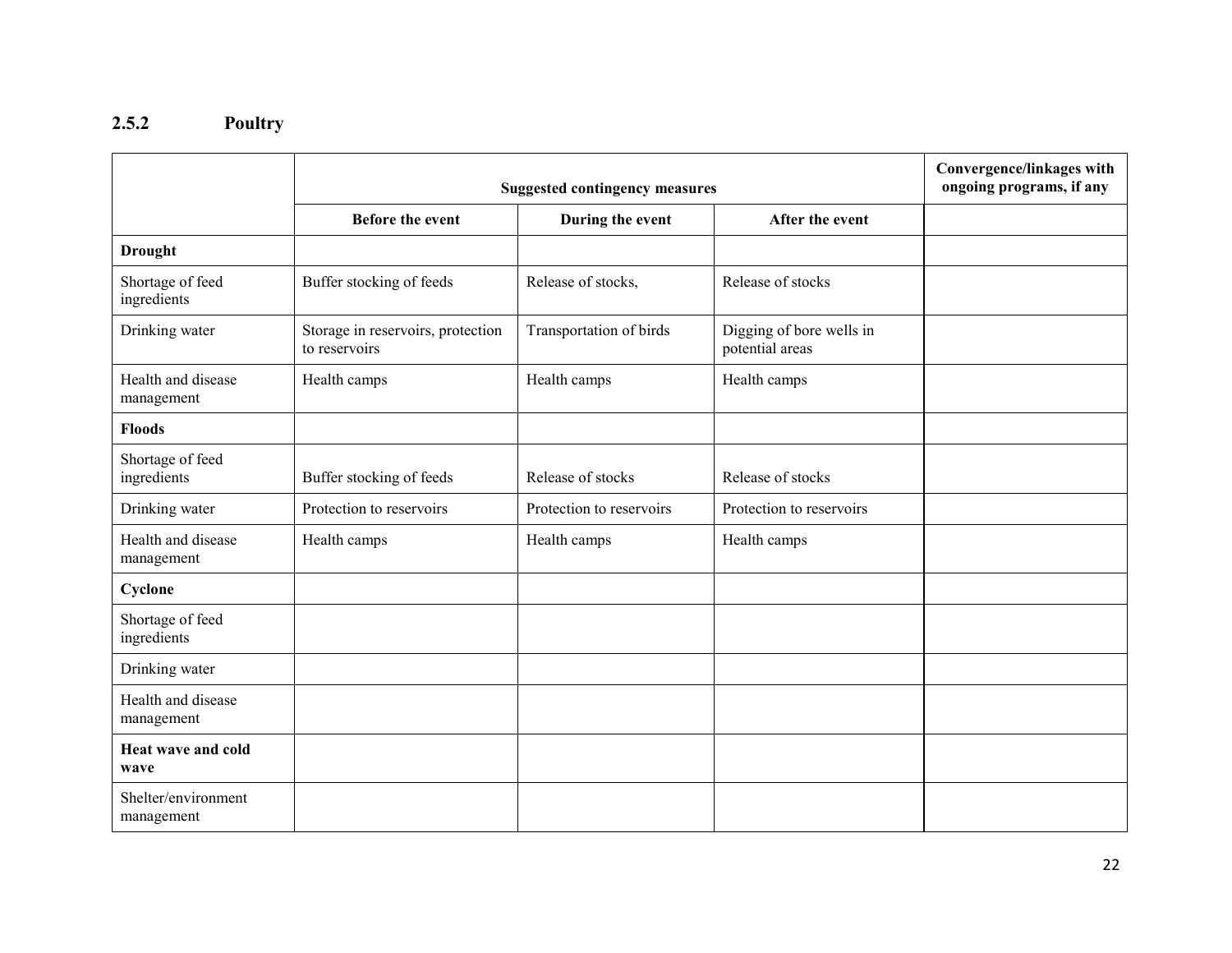| Health and disease |  |  |
|--------------------|--|--|
| management<br>пини |  |  |

#### 2.5.3 Fisheries/ Aquaculture

|                                                                         | <b>Suggested contingency measures</b> |                  |                 |
|-------------------------------------------------------------------------|---------------------------------------|------------------|-----------------|
|                                                                         | <b>Before the event</b>               | During the event | After the event |
| 1) Drought                                                              |                                       |                  |                 |
| A. Capture                                                              |                                       |                  |                 |
| Marine                                                                  |                                       |                  |                 |
| Inland<br>(i) Shallow water depth due to                                |                                       |                  |                 |
| insufficient rains/inflow                                               |                                       |                  |                 |
| (ii) Changes in water quality                                           |                                       |                  |                 |
| (iii) Any other                                                         |                                       |                  |                 |
| <b>B.</b> Aquaculture                                                   |                                       |                  |                 |
| (i) Shallow water in ponds due to<br>insufficient rains/inflow          |                                       |                  |                 |
| (ii) Impact of salt load build up in<br>ponds / change in water quality |                                       |                  |                 |
| (iii) Any other                                                         |                                       |                  |                 |
| 2) Floods                                                               |                                       |                  |                 |
| A. Capture                                                              |                                       |                  |                 |
| Marine                                                                  |                                       |                  |                 |
| Inland                                                                  |                                       |                  |                 |
| (i) Average compensation paid due to<br>loss of human life              |                                       |                  |                 |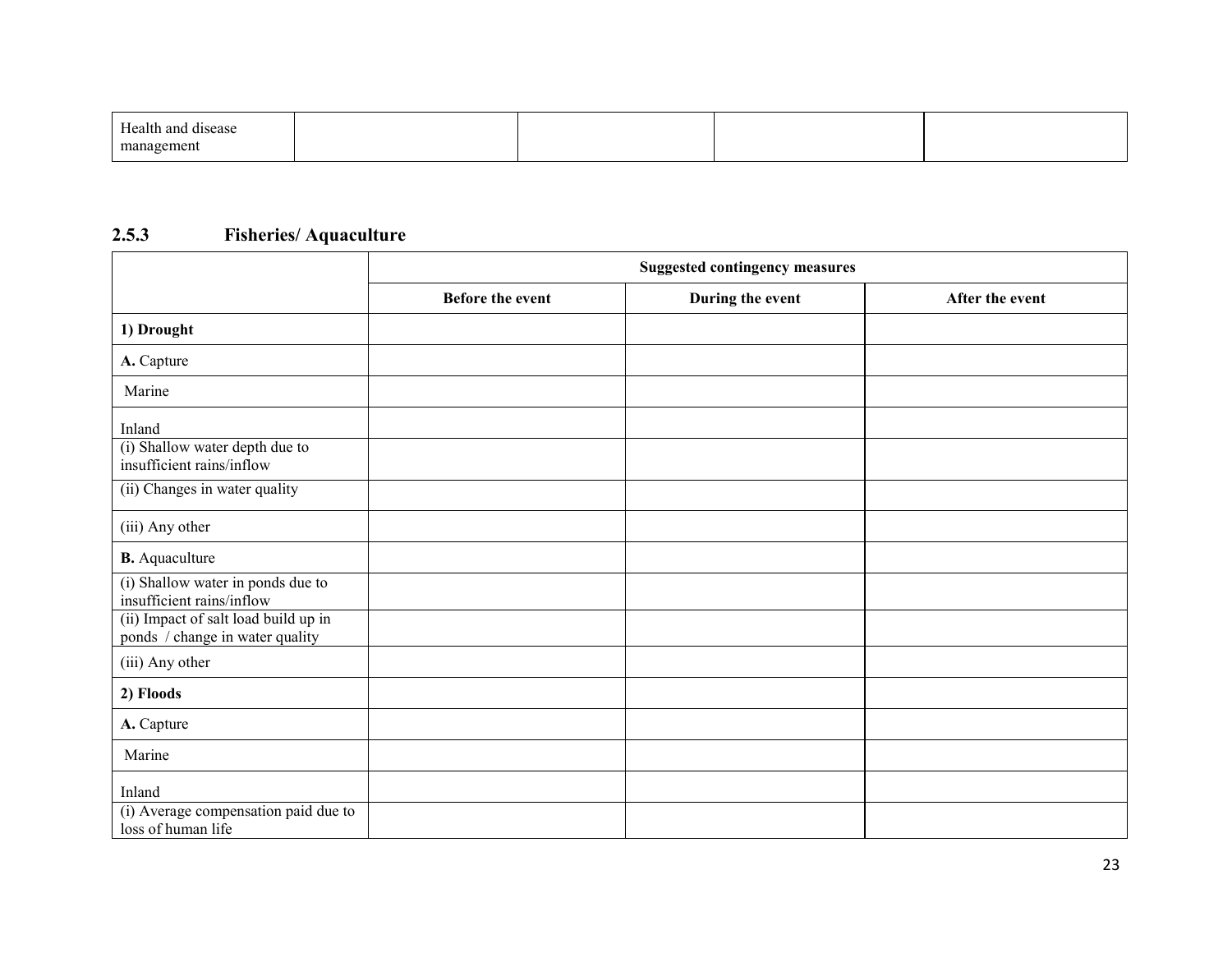| (ii) No. of boats / nets/damaged                                |  |  |
|-----------------------------------------------------------------|--|--|
| (iii) No.of houses damaged                                      |  |  |
| (iv) Loss of stock                                              |  |  |
| (v) Changes in water quality                                    |  |  |
| (vi) Health and diseases                                        |  |  |
| <b>B.</b> Aquaculture                                           |  |  |
| (i) Inundation with flood water                                 |  |  |
| (ii) Water continuation and changes in<br>water quality         |  |  |
| (iii) Health and diseases                                       |  |  |
| (iv) Loss of stock and inputs (feed,<br>chemicals etc)          |  |  |
| (v) Infrastructure damage (pumps,<br>aerators, huts etc)        |  |  |
| (vi) Any other                                                  |  |  |
| 3. Cyclone / Tsunami                                            |  |  |
| A. Capture                                                      |  |  |
| Marine                                                          |  |  |
| (i) Average compensation paid due to<br>loss of fishermen lives |  |  |
| (ii) Avg. no. of boats / nets/damaged                           |  |  |
| (iii) Avg. no. of houses damaged                                |  |  |
| Inland                                                          |  |  |
| B. Aquaculture                                                  |  |  |
| (i) Overflow / flooding of ponds                                |  |  |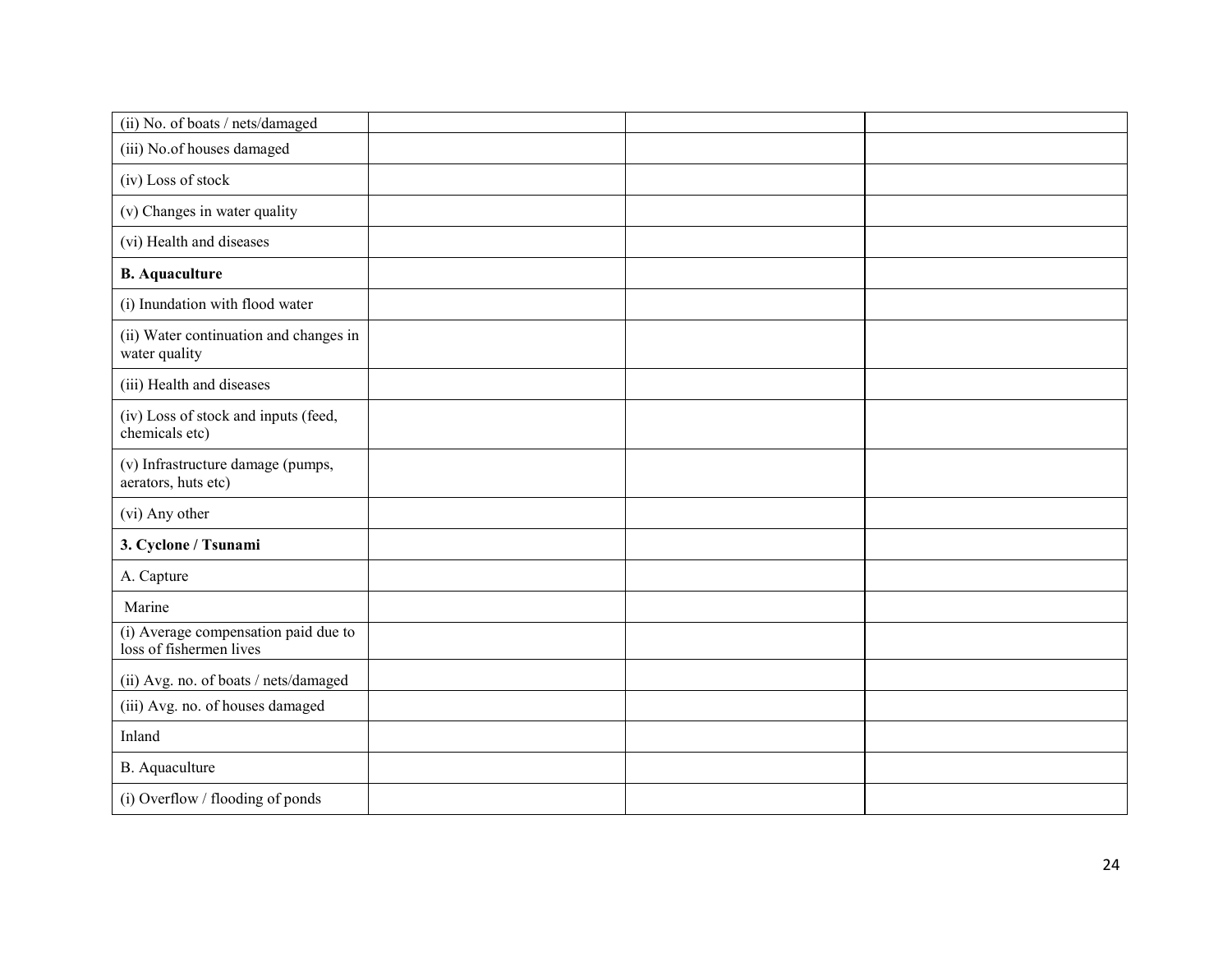| (ii) Changes in water quality (fresh<br>water / brackish water ratio) |  |  |
|-----------------------------------------------------------------------|--|--|
| (iii) Health and diseases                                             |  |  |
| (iv) Loss of stock and inputs (feed,<br>chemicals etc)                |  |  |
| (v) Infrastructure damage (pumps,<br>aerators, shelters/huts etc)     |  |  |
| (vi) Any other                                                        |  |  |
| 4. Heat wave and cold wave                                            |  |  |
| A. Capture                                                            |  |  |
| Marine                                                                |  |  |
| Inland                                                                |  |  |
| <b>B</b> . Aquaculture                                                |  |  |
| (i) Changes in pond environment<br>(water quality)                    |  |  |
| (ii) Health and Disease management                                    |  |  |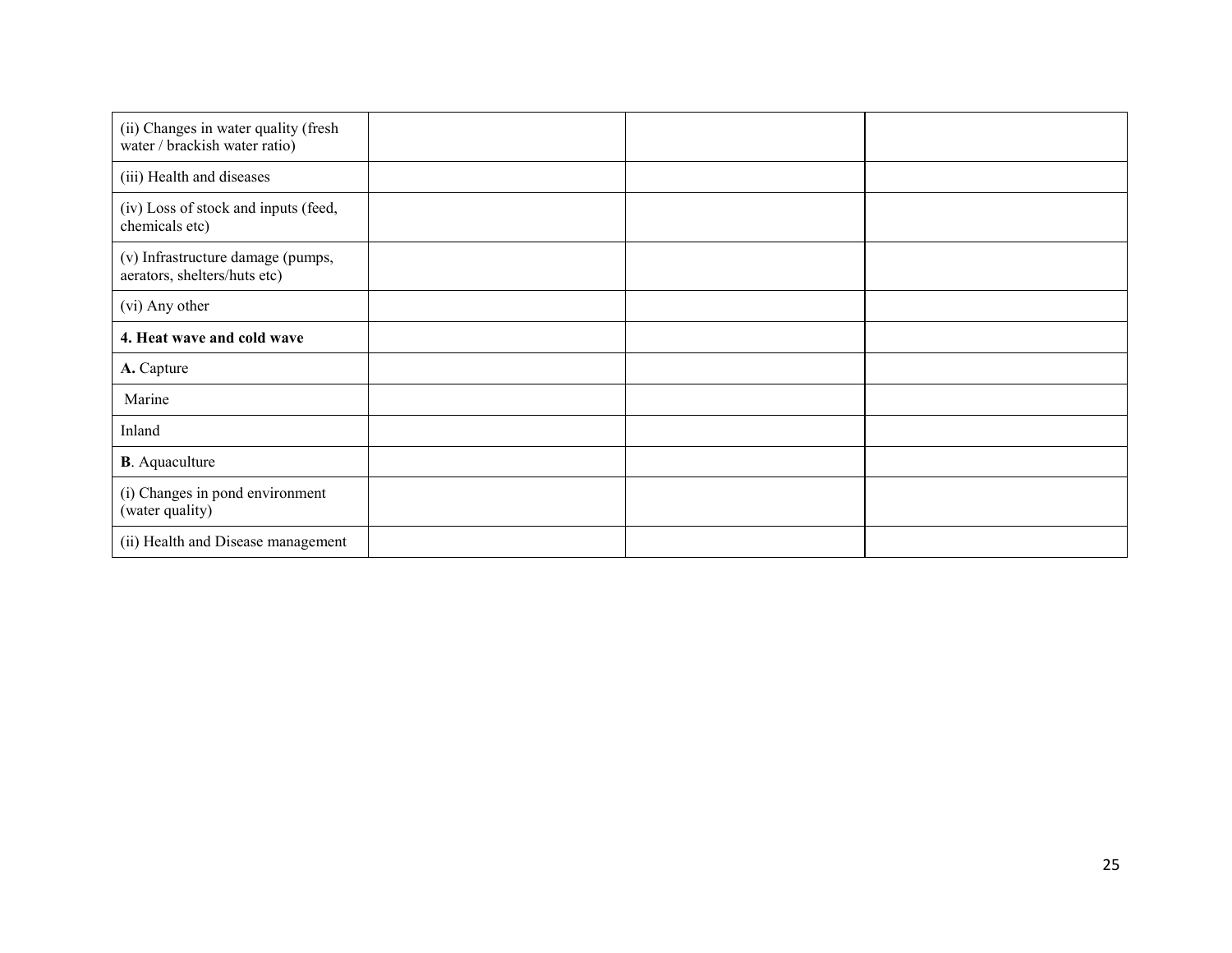## Annexure – I Karnataka State Map indicating Mysore District

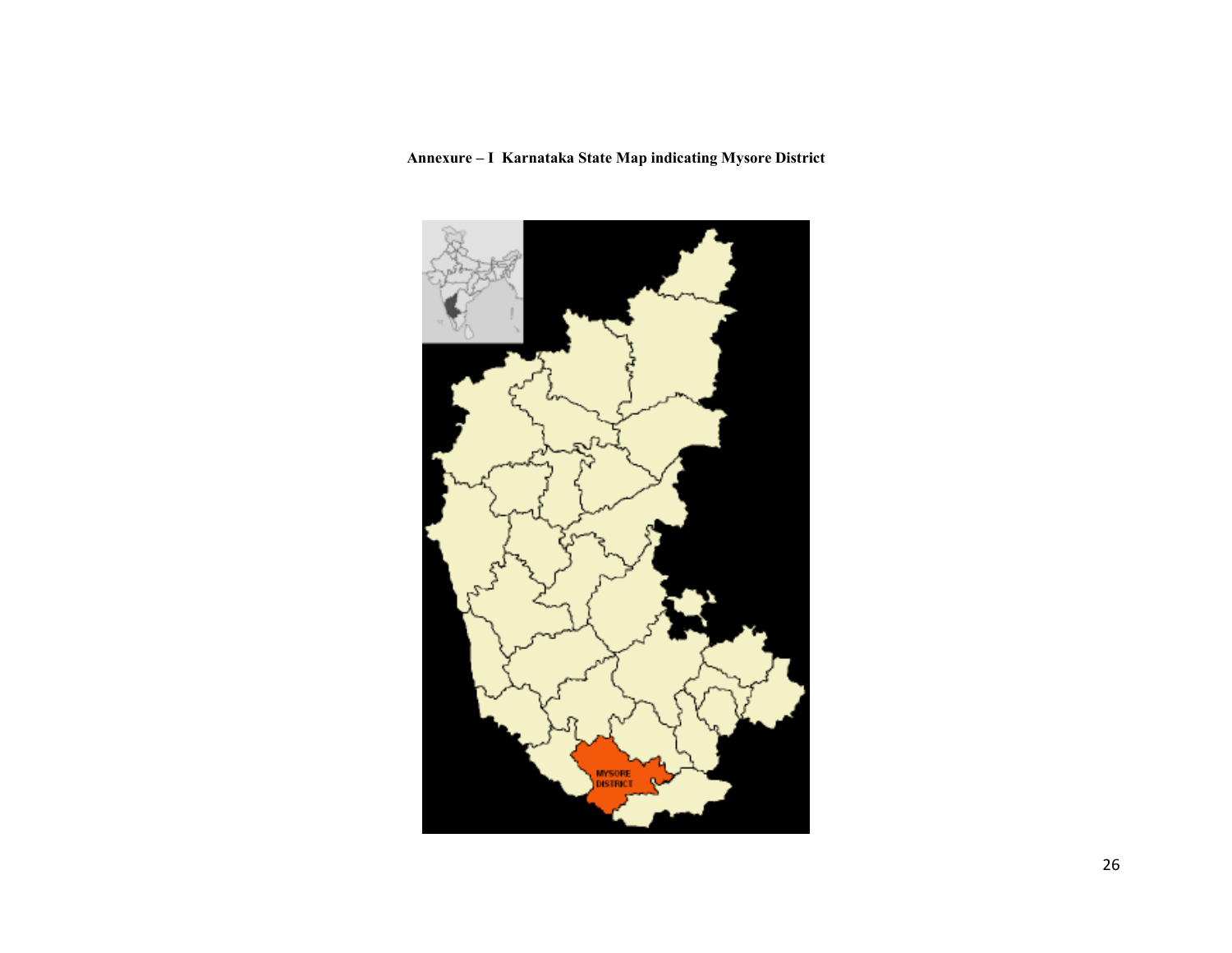#### Annexure – II Mean Annual Rainfall

#### Talukwise Rain fall data

| SI. | Taluk                 | <b>Rainguage Stations</b> |             | Taluk centre rainfall report |                             | <b>Rainy Days</b> |        |
|-----|-----------------------|---------------------------|-------------|------------------------------|-----------------------------|-------------------|--------|
| No. |                       | Working                   | Not working | <b>Normal Rainfall</b>       | <b>2008 Actual Rainfall</b> | <b>Normal</b>     | Actual |
|     |                       |                           |             | $(mm)$ (1941-99)             | $(in$ mms $)-2008$          | $(1941-90)$       | (2008) |
|     | H.D. Kote             |                           |             | 832                          | 789.0                       | 55                | 60     |
|     | Hunsur                |                           |             | 739                          | 719.2                       | 50                | 63     |
|     | K. R. Nagar           |                           |             | 800                          | 735.2                       | 49                | 51     |
| 4   | Mysore                |                           |             | 784                          | 709.8                       | 53                | 59     |
|     | Nanjnangud            |                           |             | 670                          | 737.6                       | 47                | 57     |
| 6   | Peryapatna            |                           |             | 830                          | 835.0                       | 61                | 61     |
|     | Narasipura            |                           |             | 712                          | 770.4                       | 44                | 51     |
|     | <b>District Total</b> | 43                        |             | $767*$                       | 756.6*                      | $51*$             | $57*$  |

\* District average (Taluk centre)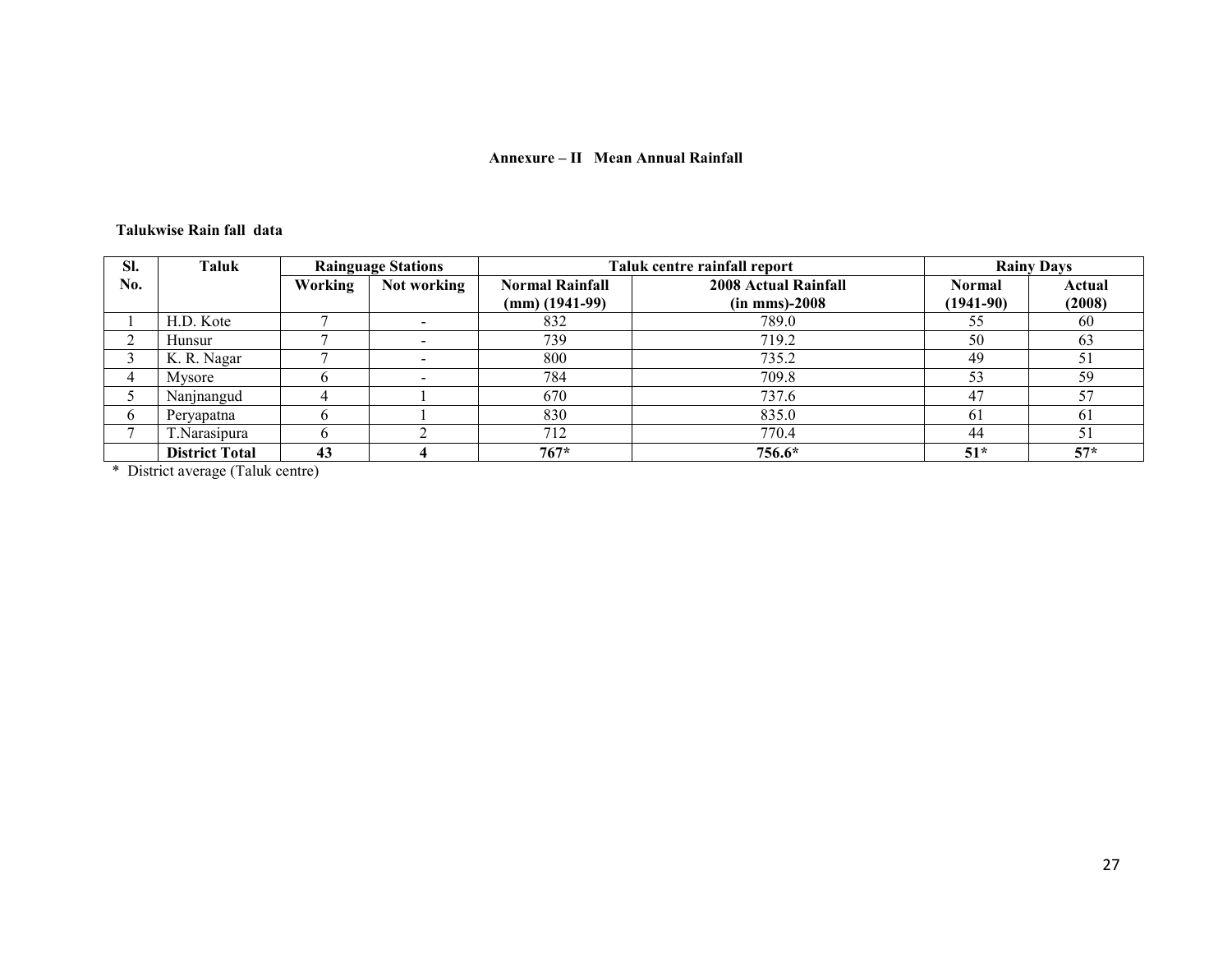| <b>Month</b> | Rainfall (mm) |
|--------------|---------------|
| Jan          | 3             |
| Feb          | 6             |
| March        | 13            |
| April        | 66            |
| May          | 139           |
| June         | 65            |
| July         | 100           |
| Aug          | 76            |
| Sept         | 89            |
| Oct          | 152           |
| Nov          | 61            |
| Dec          | 13            |